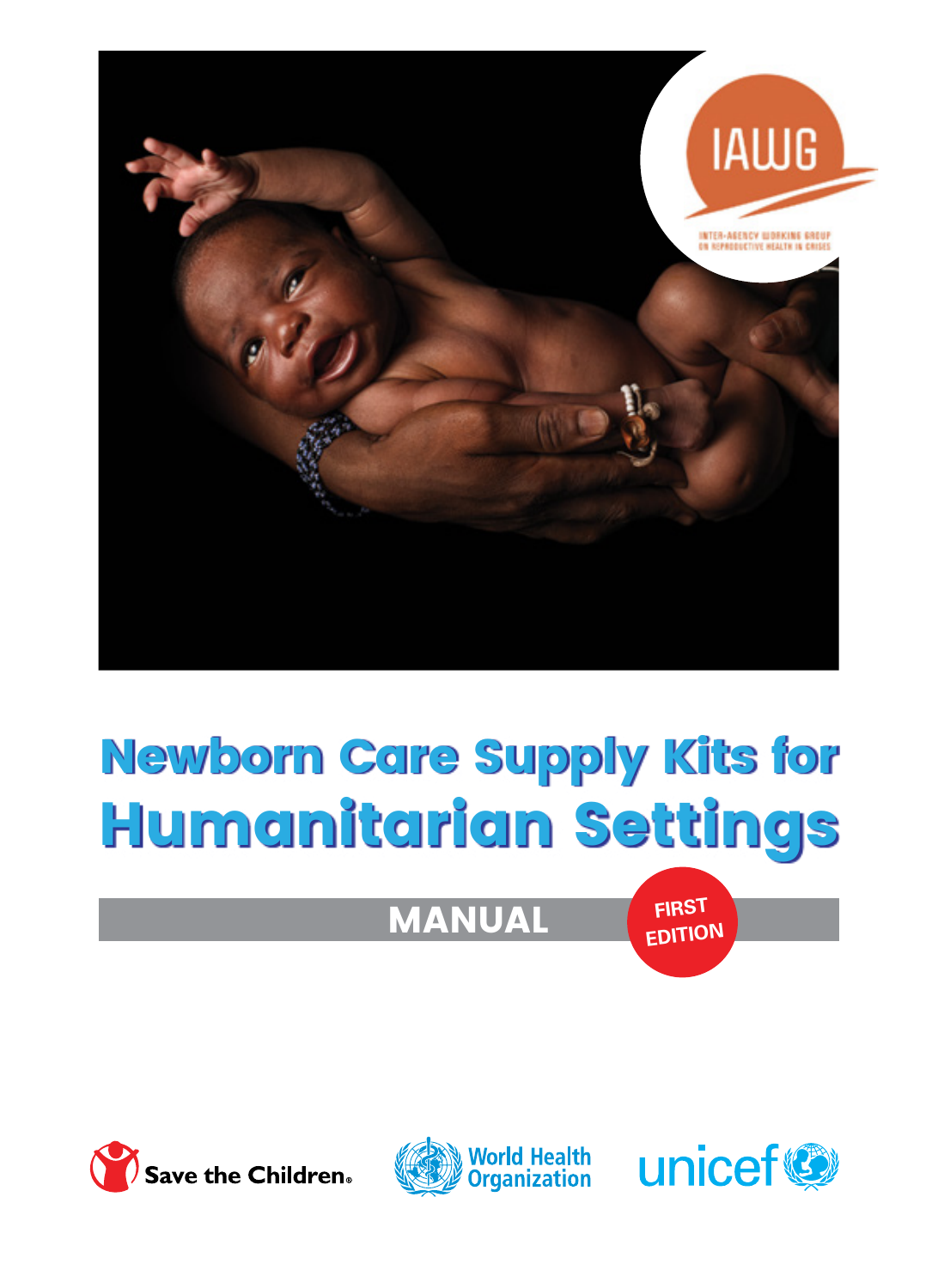Cover photo **1** *© UNICEF/UN0188888/Njiokiktjien*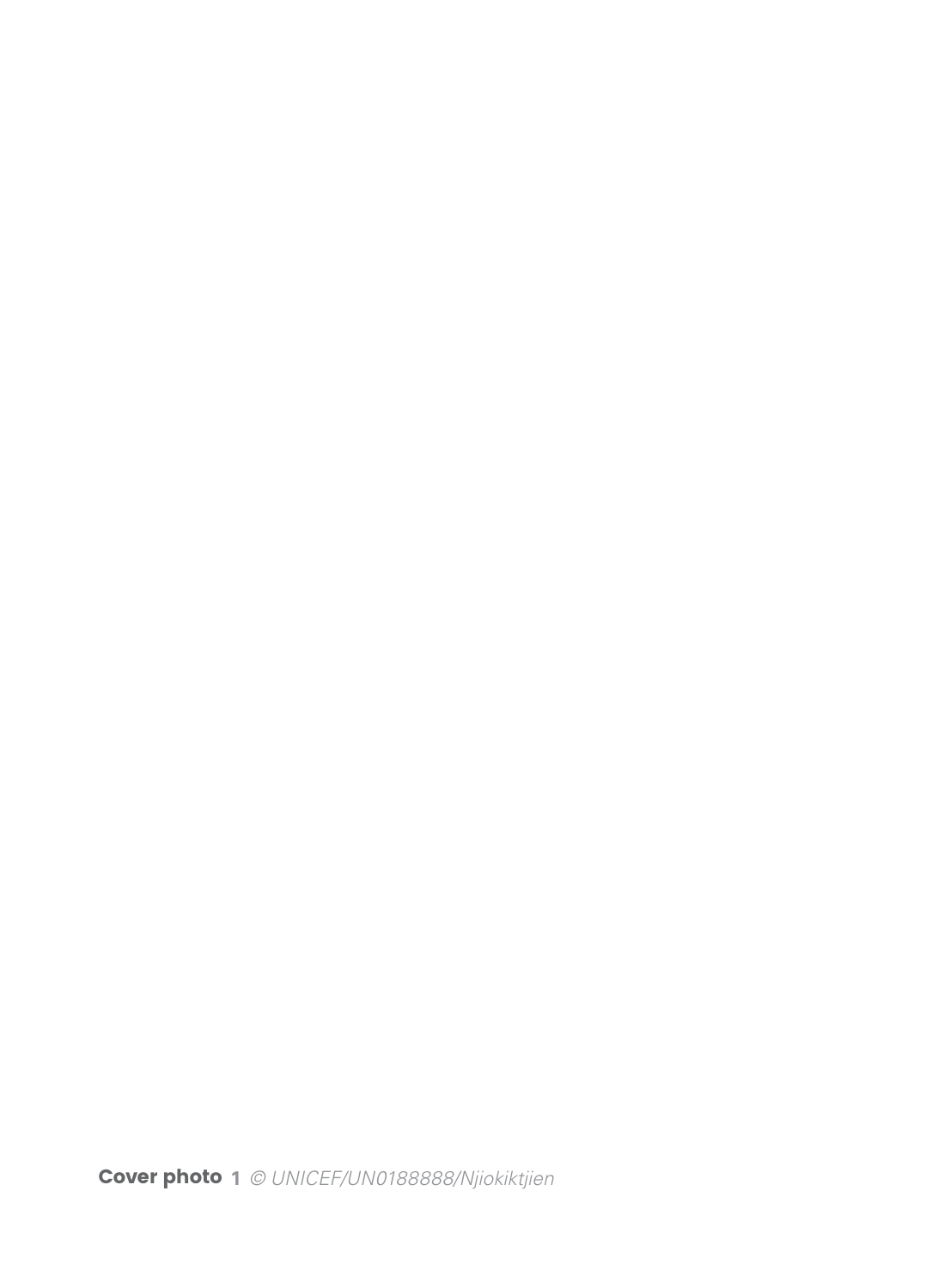

# Newborn Care Supply Kits for Humanitarian Settings

### **FIRST** MANUAL **EDITION**





1<sup>st</sup> edition 2019 Inter-agency Working Group on Reproductive Health in Crises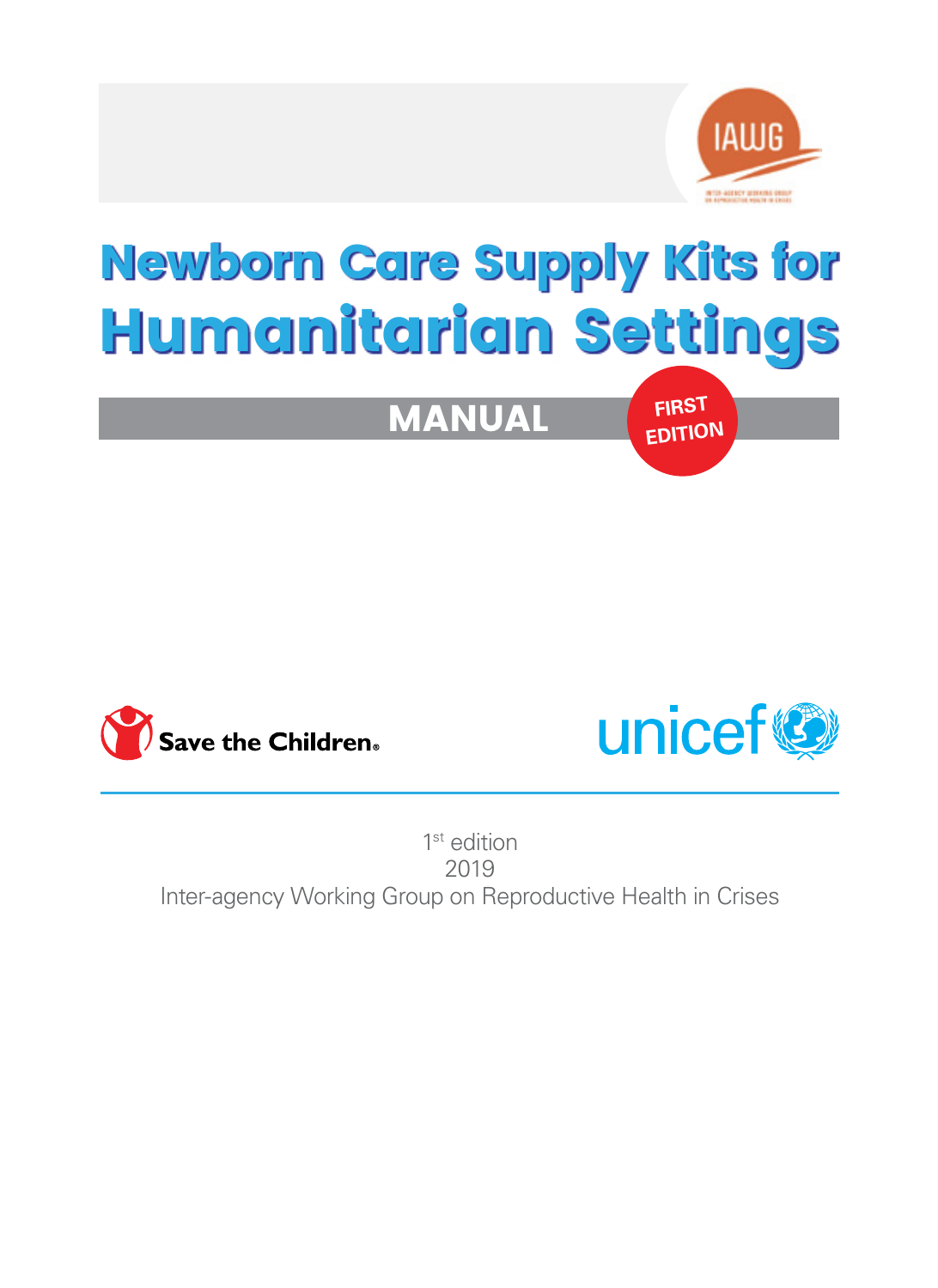## **Table of Contents**

| 4. Clinic or Primary Health Care Newborn Kit <b>Martin 18</b> |    |
|---------------------------------------------------------------|----|
| 5. Hospital Newborn Kit <b>Manual Accord 24</b>               |    |
|                                                               |    |
|                                                               | 36 |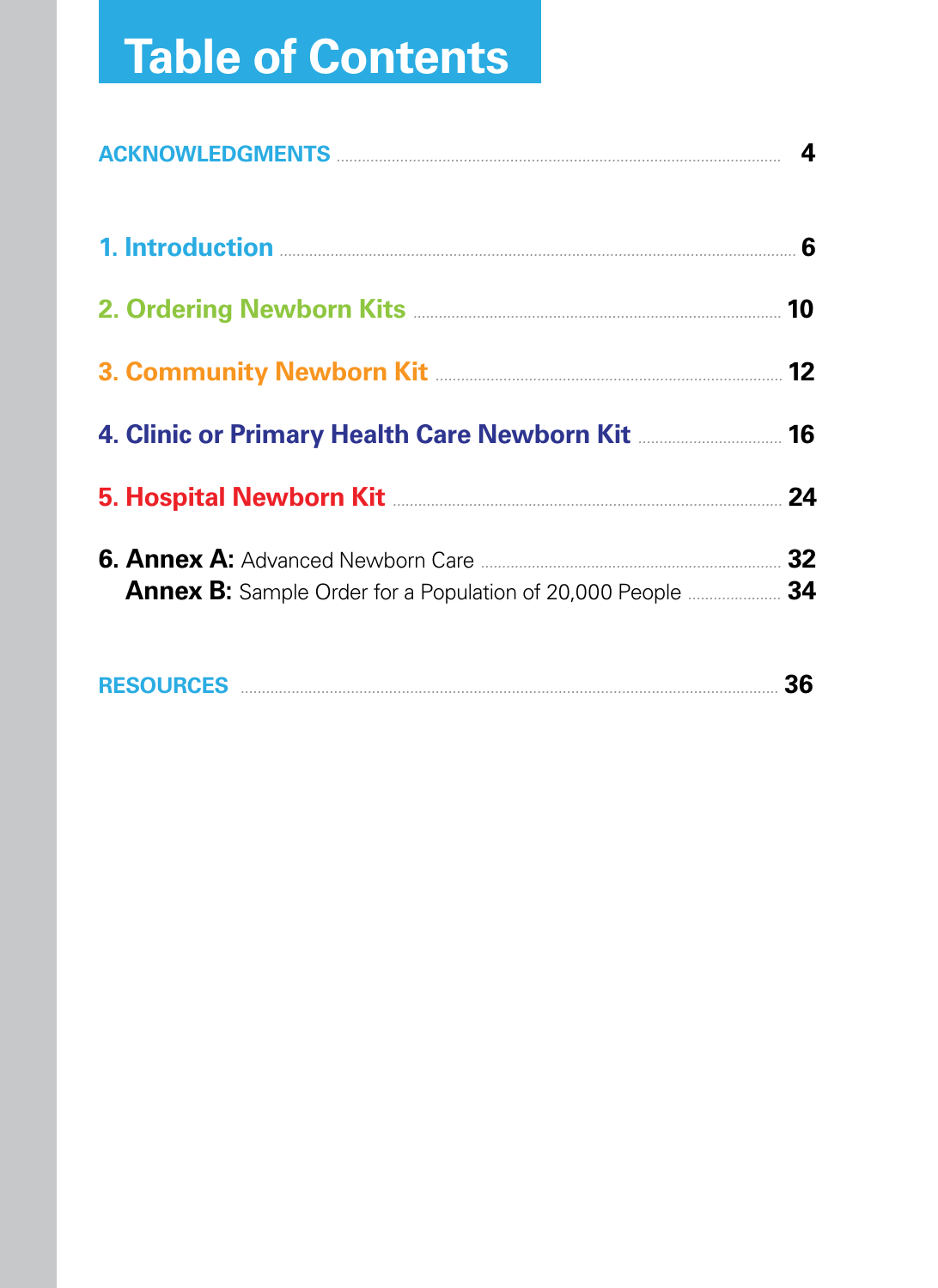| ,                        |
|--------------------------|
| ê                        |
| $\overline{\phantom{0}}$ |
| ?<br>?                   |
|                          |
|                          |
| 5<br><b>CONTRACTOR</b>   |
| ļ<br>ì                   |
|                          |
| ŕ                        |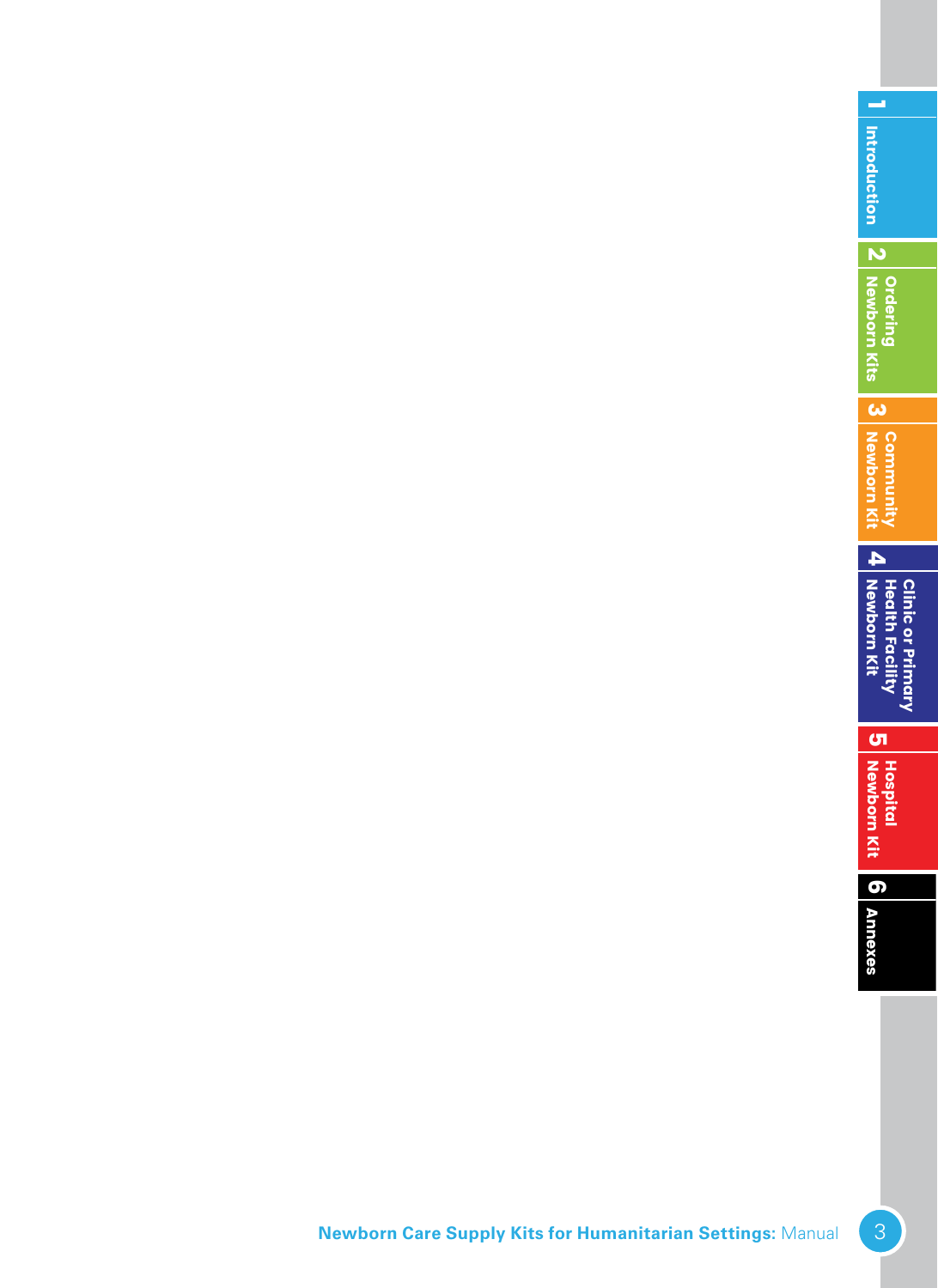### ACKNOWLEDGEMENTS

UNICEF and Save the Children led the development of the *Newborn Care Supply Kits for Humanitarian Settings: Manual*. A number of individuals participated in the development and review of this manual, including Kweku Ackom<sup>1</sup>, Myungsoo Cho<sup>2</sup>, Sabine Baunach<sup>3</sup>, Marie-Claude Bottineau<sup>10</sup>, Adelaide Challier<sup>3</sup>, Sheena Currie<sup>12</sup>, Henia Dakkak<sup>4</sup>, Blami Dao<sup>12</sup>, Christian Dehoux<sup>2</sup>, Wilma Doedens<sup>4</sup>, Susanne Fraise<sup>2</sup>, Debra Jackson<sup>5</sup>, Hyo Jeong Kim<sup>6</sup>, Smita Kumar<sup>7</sup>, Amanda Lanzarone<sup>8</sup>, Joy Lawn<sup>9</sup>, Ornella Lincetto<sup>6</sup>, Daniel Martinez<sup>10</sup>, Sarah Moxon<sup>9</sup>, David Muhia<sup>2</sup>, Jolene Nakao<sup>7</sup>, Antonia Naydenov², Wandani Sebonego², Henrik Nielsen², Ana Kistauri<sup>2</sup>, Susan Niermeyer<sup>7</sup>, Pablo Panadero<sup>2</sup>, Pavani Ram<sup>7</sup>, Sarah Rich<sup>11</sup>, Samira Sami<sup>12</sup>, Petra Straight<sup>3</sup> and Owen Wood<sup>3</sup>.

Many thanks are due to the Steering Committee for their significant contributions: Ribka Amsalu<sup>3</sup>, Sarah Chynoweth<sup>3</sup>, Tedbabe Degefie Hailegebriel<sup>5</sup>, Brenda Kaaya-Hallen<sup>2</sup>, Mary Atieno Ojoo<sup>2</sup>, Heather Papowitz<sup>5</sup>, Elaine Scudder<sup>3</sup> and Steve Wall<sup>3</sup>.

1International Medical Corps ²UNICEF Supply Division <sup>3</sup>Save the Children 4 United Nations Population Fund, UNFPA 5 UNICEF Program Division 6World Health Organization 7 United States Agency for International Development <sup>8</sup>Bill and Melinda Gates Foundation 9London School of Hygiene and Tropical Medicine <sup>10</sup>Doctors Without borders, MSF <sup>11</sup>Women's Refugee Commission <sup>12</sup>Johns Hopkins Bloomberg school of Public Health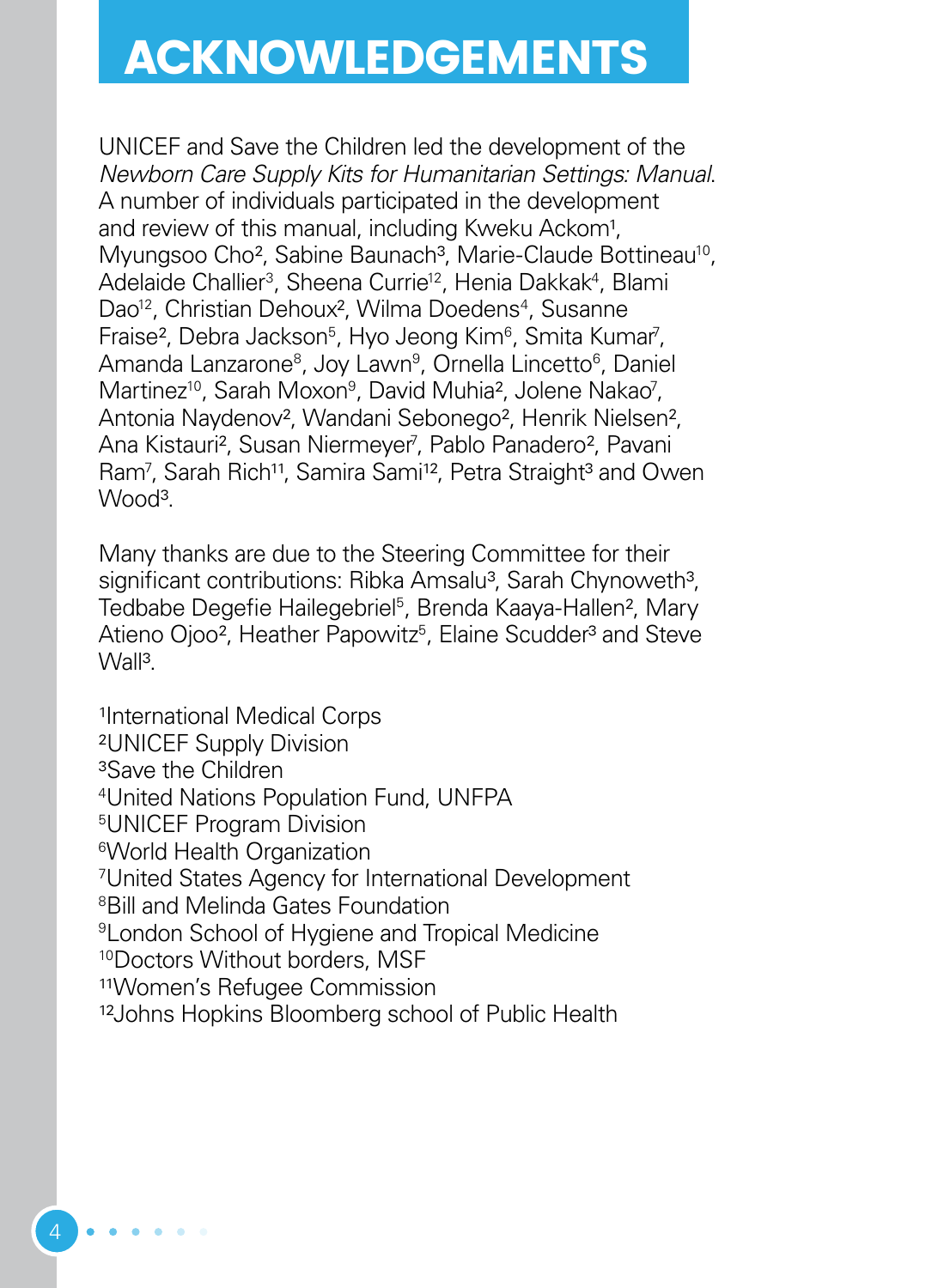

**2** *© UN0188890*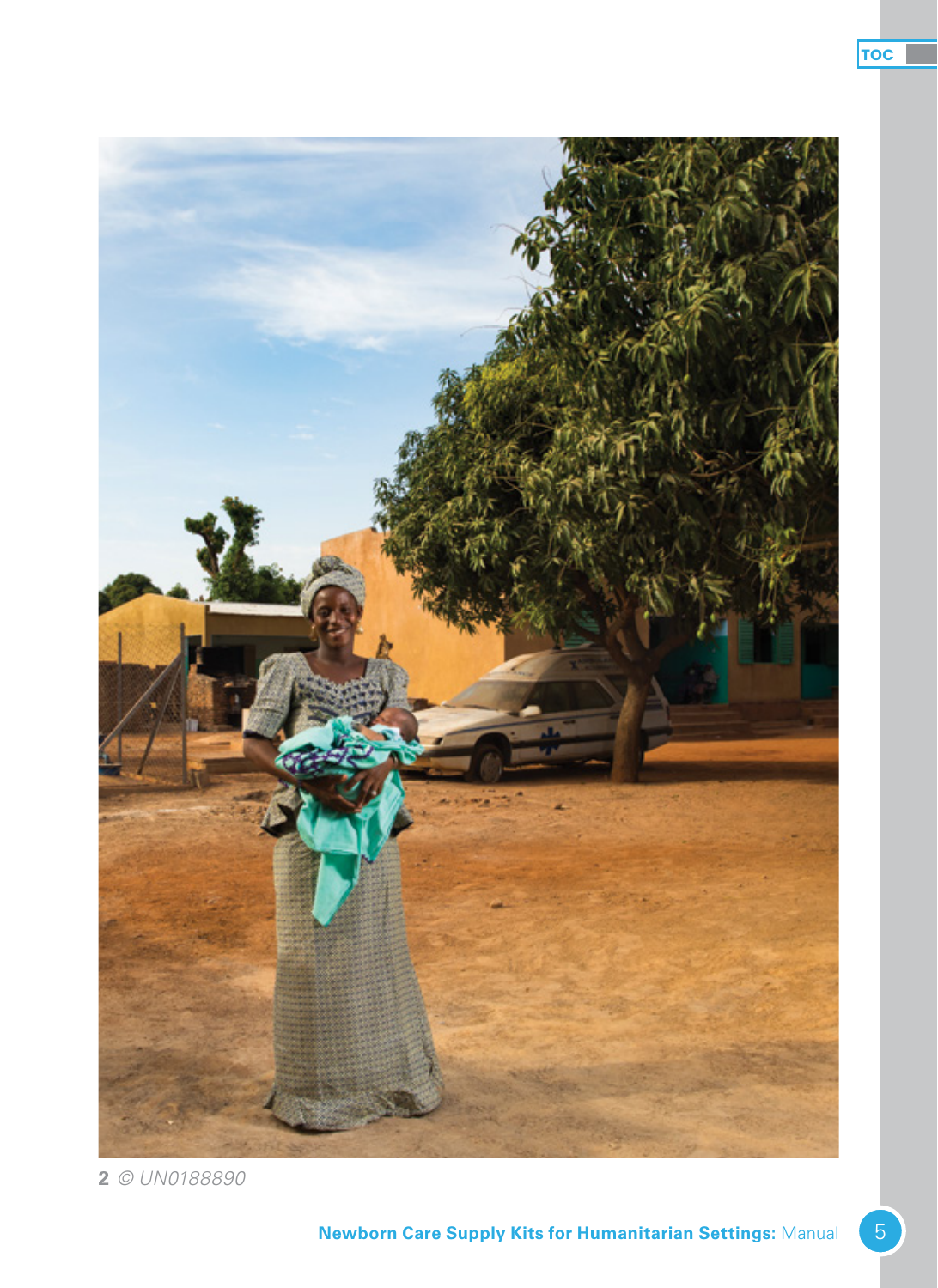# **INTRODUCTION**



#### **3** *© UN0205735*

The neonatal period (from birth to 28 days) marks one of the most vulnerable periods in the life cycle. Globally, an estimated 2.7 million babies die within the first month of life every year, and another 2.6 million babies are stillborn. In conflict and emergency settings, the vulnerabilities of newborns increase while access to services decreases. As a result, the highest neonatal mortality rates are found in countries that have recently experienced a humanitarian crisis. Though important gains have been made in addressing sexual and reproductive health in humanitarian settings since the International Conference on Population and Development in Cairo in 1994, further attention is needed to ensure newborn needs are sufficiently and systematically addressed from the onset of a crisis response. Newborns everywhere have a right to this care.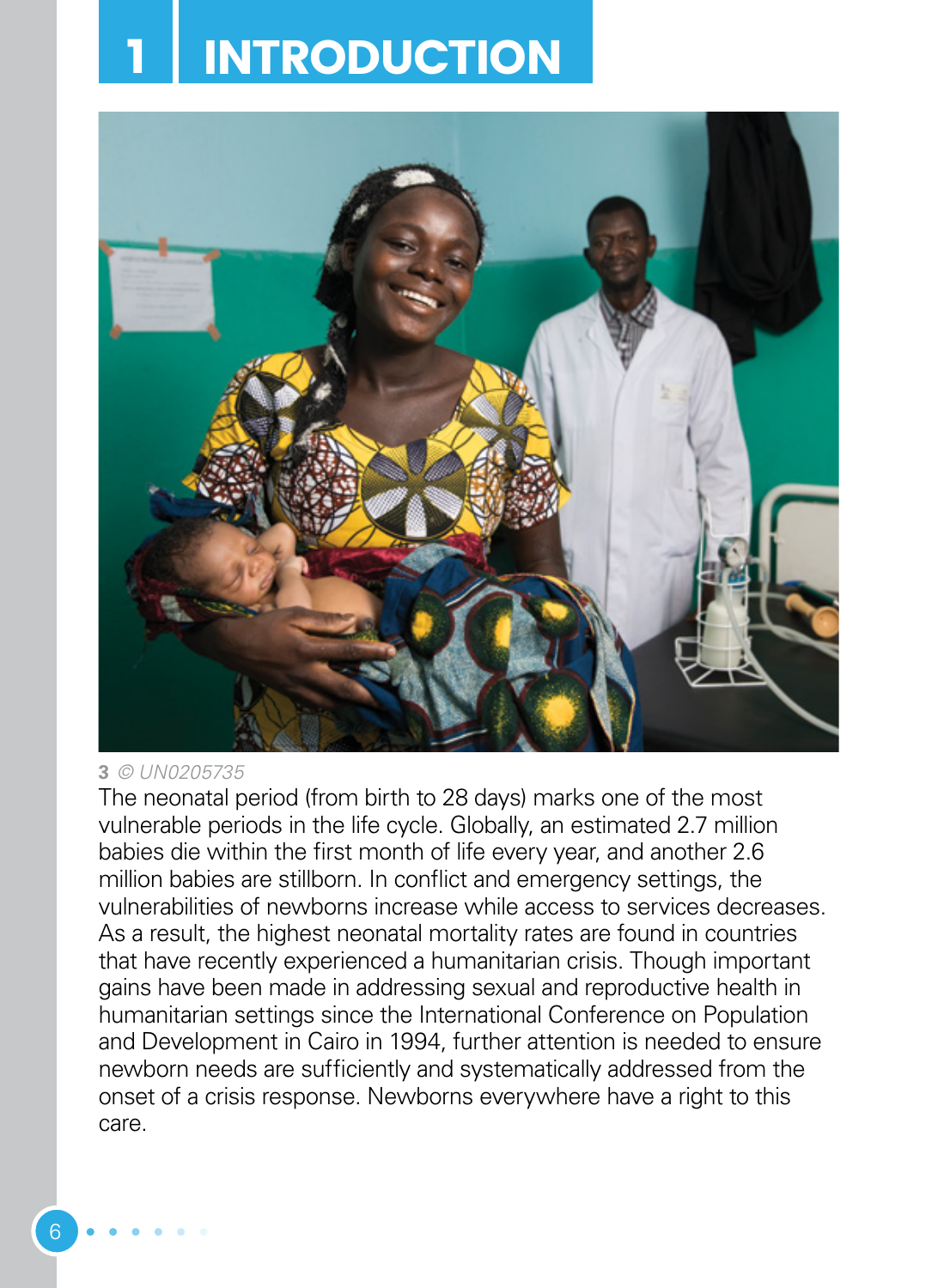The *Inter-agency Field Manual on Sexual and Reproductive Health in Humanitarian Settings* (*IAFM*), originally published in 1999 and revised in 2010 and 2017, is the primary guidance document outlining sexual and reproductive health service provision, including maternal and newborn health, in a crisis response. It articulates the minimum standard in humanitarian sexual and reproductive health service provision, the Minimum Initial Service Package (MISP)*.* The MISP details the lifesaving activities, services, equipment, and drugs that health actors should prioritize in an acute emergency response. To support rapid implementation of the MISP, pre-packaged kits—The Inter-agency Reproductive Health Kits (RH Kits)—are available from UNFPA. They can be ordered from:<https://www.unfpaprocurement.org/products>. manifarian Settings (IAFM), originally published in 1999 and revised<br>2010 and 2017, is the primary guidance document ordining sexual<br>dependent of the some setting and revised to represent the minimum standard<br>dependential

To provide more detailed guidance on newborn care in emergencies, *The Newborn Health in Humanitarian Settings: Field Guide* (*Field Guide*) [\(https://www.healthynewbornnetwork.org/resource/newborn-health](https://www.healthynewbornnetwork.org/resource/newborn-health-humanitarian-settings-field-guide/)[humanitarian-settings-field-guide/\)](https://www.healthynewbornnetwork.org/resource/newborn-health-humanitarian-settings-field-guide/) was developed to complement the *IAFM*. The *Field Guide* serves as a program management and advocacy tool rather than a clinical guide. To complement the RH Kits, which do not provide the full range of supplies, equipment and drugs to support implementation of priority newborn care services, The Newborn Supply Kits for Humanitarian Settings (Newborn Kits) were developed.

### **PRINCIPLES BEHIND NEWBORN KITS**

#### **• The Newborn Kits are designed for use in the acute phase of an emergency**

The Newborn Kits are intended for use only in the early phase of an emergency. The kits are neither designed nor recommended for re-supplying existing equipment, supplies and drugs in health-care facilities. Difference must be made with consumable part of the kit, which is packed separately and can be re-supplied for replenishment. Kits contain essential health supplies, medical equipment and medicines for a specific population size for a three-month time period. Ordering through standard supply chains, based on need, should commence as soon as possible. The Kits are pre-packaged and standardized for global supply. They may contain items that are not

 $\mathbf{v}$ 

TOC

3 4

<mark>თ</mark><br>თ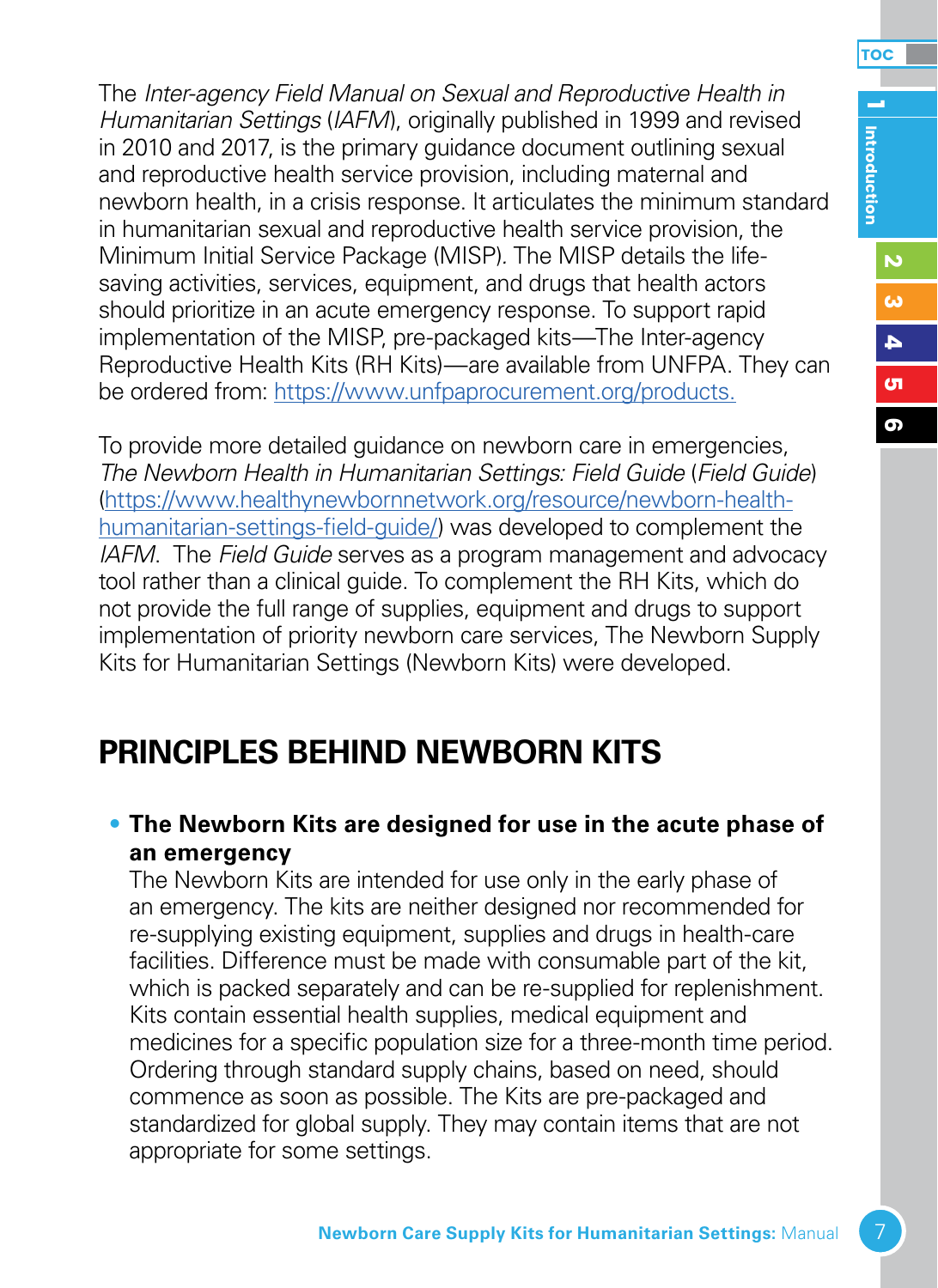#### • **Some Newborn Kits are designed for use only by qualified and trained health personnel**

The Newborn Kits are organized by levels of care, and the level of skill required for the use of each kit is detailed in this manual. Be sure to review carefully as some contents are only for qualified health providers of a particular skill level.

#### • **Ordering should be based on the findings from a situation analysis**

As outlined in the *Field Guide* (*Section 4.2*), undertaking a situation analysis is critical to confirm that Newborn Kits are needed, which types are needed, how many are needed, and where they are needed. This will help inform adequate and appropriate ordering.

#### • **The Newborn Kits do not provide supplies to address all newborn needs**

The Newborn Kits do not contain all the supplies, medicine and equipment necessary to address every newborns' health needs. The Newborn Kits are complementary to the RH Kits, which provide additional supplies for maternal and neonatal care. The Newborn Kits should be ordered in conjunction with the RH Kits, which this *Manual*  specifies per level of care. In addition, vaccines and diapers (nappies) should be locally procured.

#### • **The Sexual and Reproductive Health Coordinator should coordinate ordering of Newborn Kits as well as RH Kits**

The Coordinator of the Sexual and Reproductive Health Working Group should coordinate ordering of supplies among working group partners to avoid waste. The Coordinator should ensure complementary ordering of RH and Newborn Kits. Ordering of vaccines should also be coordinated.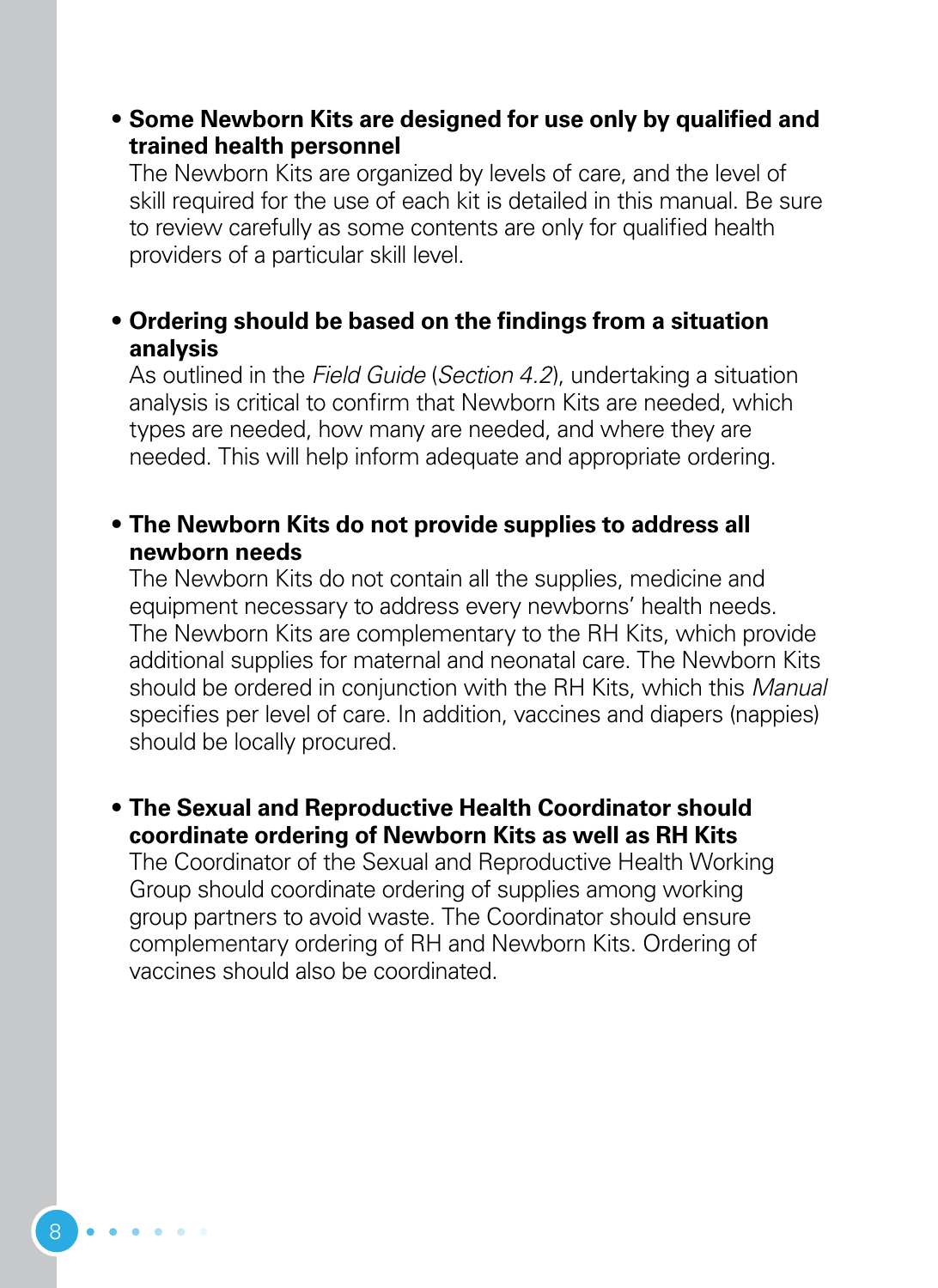### **OVERVIEW OF THE KITS**

The Newborn Kits consist of three kits organized by levels of care: community, clinic or primary health facility and hospital. Each kit consists of several modules, which can be ordered separately. There are total of 10 different modules. Note, that modules called Clothes & Accessories and Malaria are the same for all three kits.

Resources, such as job aids and pictographs are included in relevant modules.

#### **Community Newborn Kit**

*Part A: Family Care Kit* Module 1: Clothes and accessories

*Part B: Community Health Worker Kit* Module 1: Medicines Module 2: Medical Equipment

#### **Clinic or Primary Health Facility Newborn Kit**

Module 1: Medicines Module 2: Consumables Module 3: Medical Equipment Module 4: Clothes and accessories Module 5: Malaria

#### **Hospital Newborn Kit**

Module 1: Medicines Module 2: Consumables Module 3: Medical Equipment Module 4: Clothes and accessories Module 5: Malaria

 $\overline{\phantom{a}}$ Introduction Introduction  $\mathbf{z}$  $\frac{3}{4}$ <mark>თ</mark><br>თ

**TOC**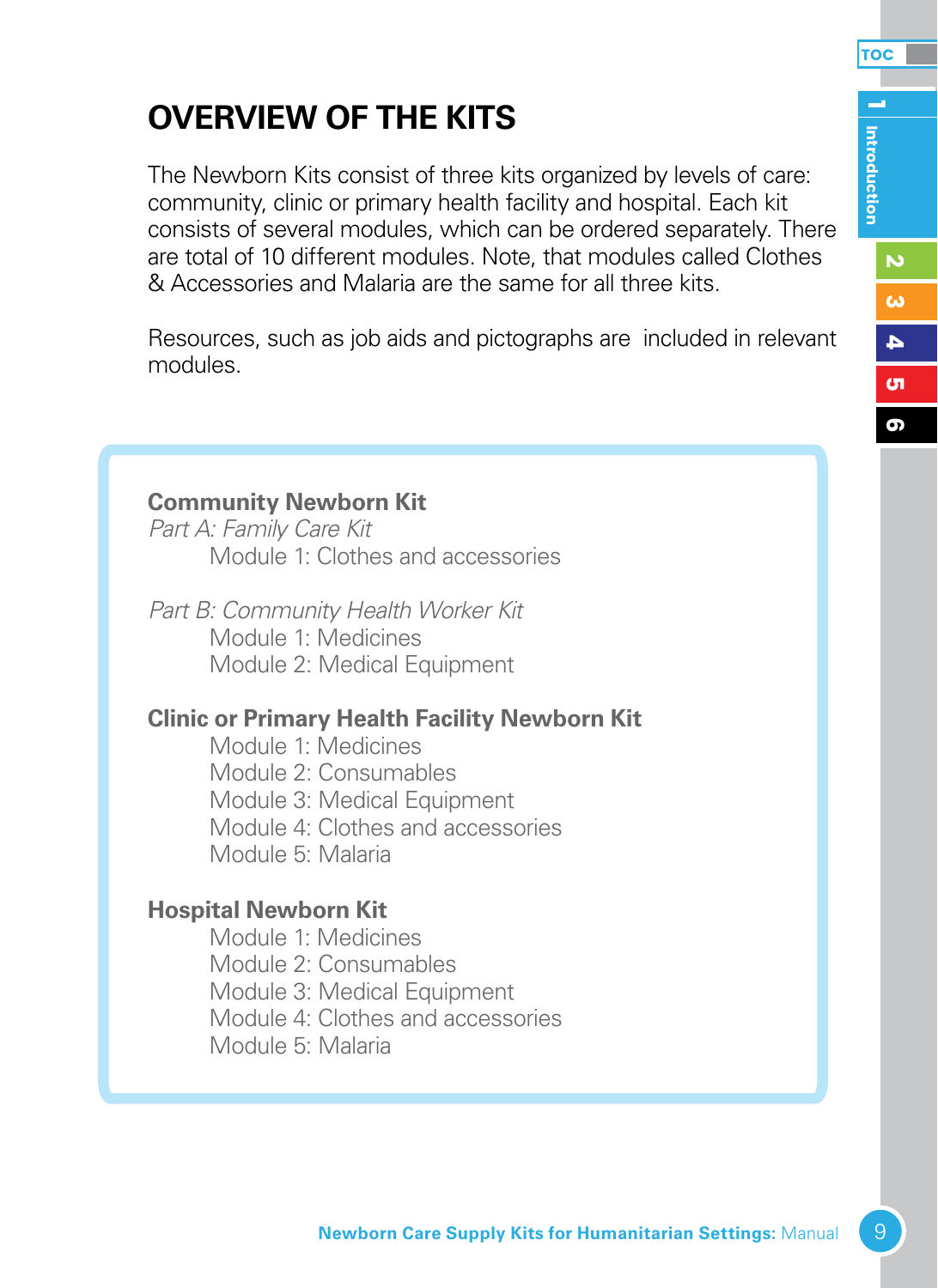# 2 | ORDERING NEWBORN KITS

Newborn Kit Can be ordered from UNICEF Supply Division in Copenhagen. Contact UNICEF Procurement Services at:

#### **Procurement Services Centre**

UNICEF Supply Division Oceanvej 10-12 2150 Nordhavn **Copenhagen Denmark** e-mail: psid@unicef.org Fax: +45 3526 9421 Tel: +45 4533 5500

Or, contact UNICEF Country office.

#### **How to calculate quantities of kits needed**

Base the quantity and type of kit on the size of the population and the type of health facilities in place.

The assumptions are:

- 18% of newborns will be preterm<sup>1</sup>
- 34% of pregnant women will have syphilis<sup>2</sup>
- $\bullet$  10% of newborns will have sepsis $3$
- 1% of newborns will have severe sepsis<sup>4</sup>
- **1** Blencowe, H., Cousens, S., Oestergaard, M. Z., Chou, D., Moller, A. B., Narwal, R., Lawn, J. E. (2012). National, regional, and worldwide estimates of preterm birth rates in the year 2010 with time trends since 1990 for selected countries: a systematic analysis an iimplications. *Lancet, 379*(9832), 2162-2172. doi:10.1016/ s0140-6736(12)60820-4
- **2** Emmanuel SK, Lado M, Amwayi S, Abade AM, Oundo JO, Ongus JR. Syphilis among pregnant women in Juba, Southern Sudan. East Afr Med J. 2010 May;87(5):192-8. PubMed PMID: 23057281.
- **3** Cortese, F., Scicchitano, P., Gesualdo, M., Filaninno, A., De Giorgi, E., Schettini, F., Ciccone, M. M. (2016). Early and Late Infections in Newborns: Where Do We Stand? A Review. *Pediatr Neonatol, 57*(4), 265-273. doi:10.1016/j. pedneo.2015.09.007
- **4** Mitra, D. K., Mullany, L. C., Harrison, M., Mannan, I., Shah, R., Begum, N., . . . Baqui, A. H. (2018). Incidence and risk factors of neonatal infections in a rural Bangladeshi population: a community-based prospective study. *J Health Popul Nutr, 37*(1), 6. doi:10.1186/s41043-018-0136-2

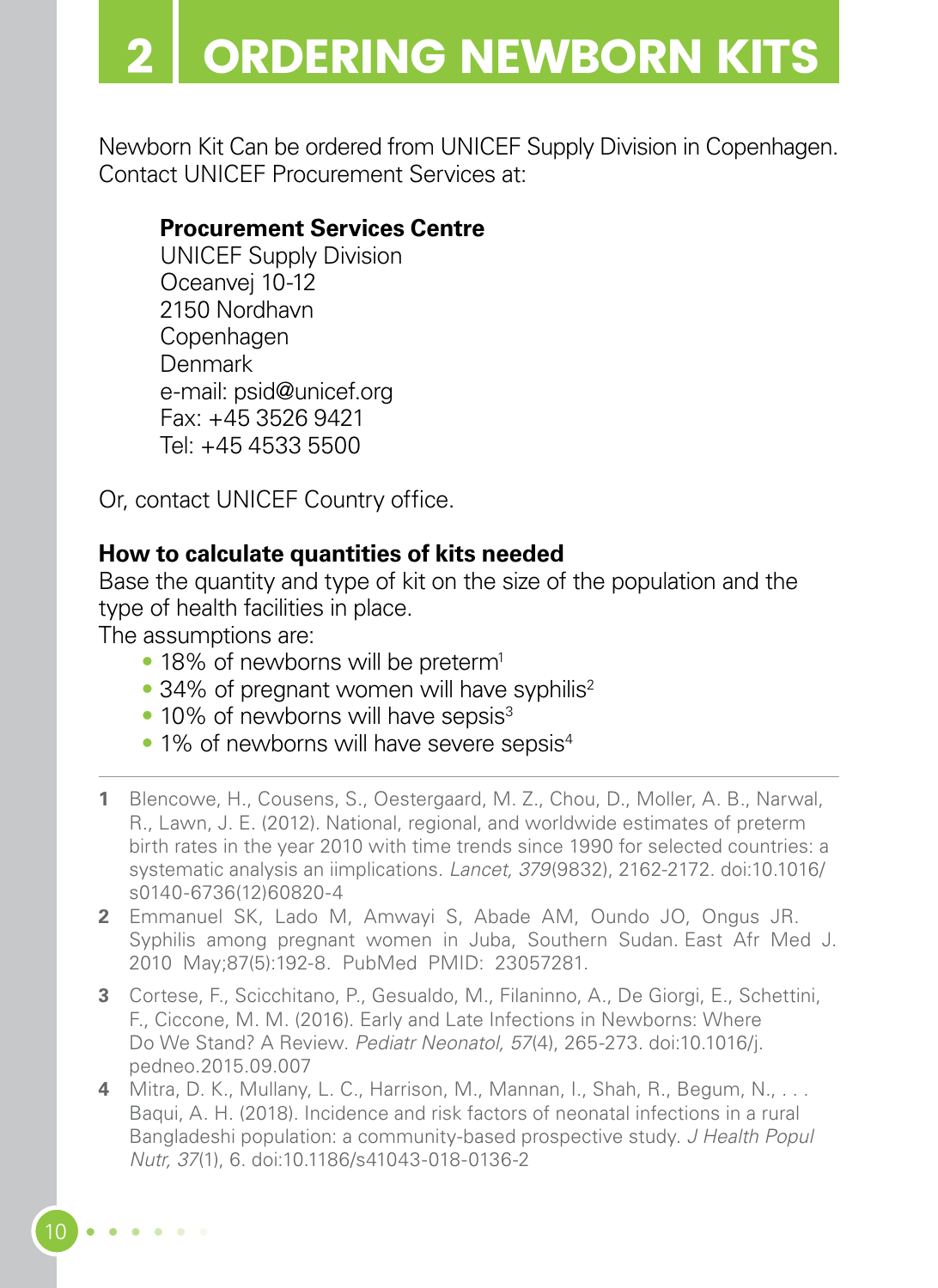$\overline{v}$ 

**Newborn Kits** 

3 | 4 | 5 | 6

ω  $\blacktriangle$ ថា ൭

- 11.5% of newborns will be severely ill requiring advanced care
- $\cdot$  0.6% of newborns will have meningitis<sup>5</sup>
- 10% of newborns will require resuscitation; 6% will require bag and mask ventilation<sup>6</sup>
- $\bullet$  4% of a population will be pregnant at any given time<sup>7</sup>
- 10 cases per 100,000 livebirths will have neonatal herpes<sup>8</sup>

**Note:** The Newborn Kits are periodically reviewed. For general feedback and feedback on kit contents, please send to: [info.iawg@wrcommission.](mailto:info.iawg%40wrcommission.org?subject=) [org](mailto:info.iawg%40wrcommission.org?subject=). For feedback on quality, packaging, shipping, and procurement, please send to: [supply@unicef.org](mailto:psid@unicef.org).

- **5** Hazardous materials, such as batteries will be packed and shipped separately.
- **6** The Inter-agency Reproductive Health Kits for Crisis Situations: Manual, which details the RH Kit contents, can be found on [www.unfpa.org](http://www.unfpa.org) and [www.iawg.net.](http://www.iawg.net)
- **7** WHO recommendation: "Daily chlorhexidine (7.1% chlorhexidine digluconate aqueous solution or gel, delivering 4% chlorhexidine) application to the umbilical cord stump during the first week of life is recommended for newborns who are born at home in settings with high neonatal mortality (30 or more neonatal deaths per 1000 live births). Clean, dry cord care is recommended for newborns born in health facilities and at home in low neonatal mortality settings. Use of chlorhexidine in these situations may be considered only to replace application of a harmful traditional substance, such as cow dung, to the cord stump." See: [http://apps.who.int/iris/bitstream/10665/97603/1/9789241506649\\_eng.pdf](https://apps.who.int/iris/bitstream/handle/10665/97603/9789241506649;jsessionid=0975549E88493ADDD901945D8840B6FA?sequence=1)
- **8** The anticipated 300 deliveries are at the PHC/clinic level only and do not capture deliveries at the community level.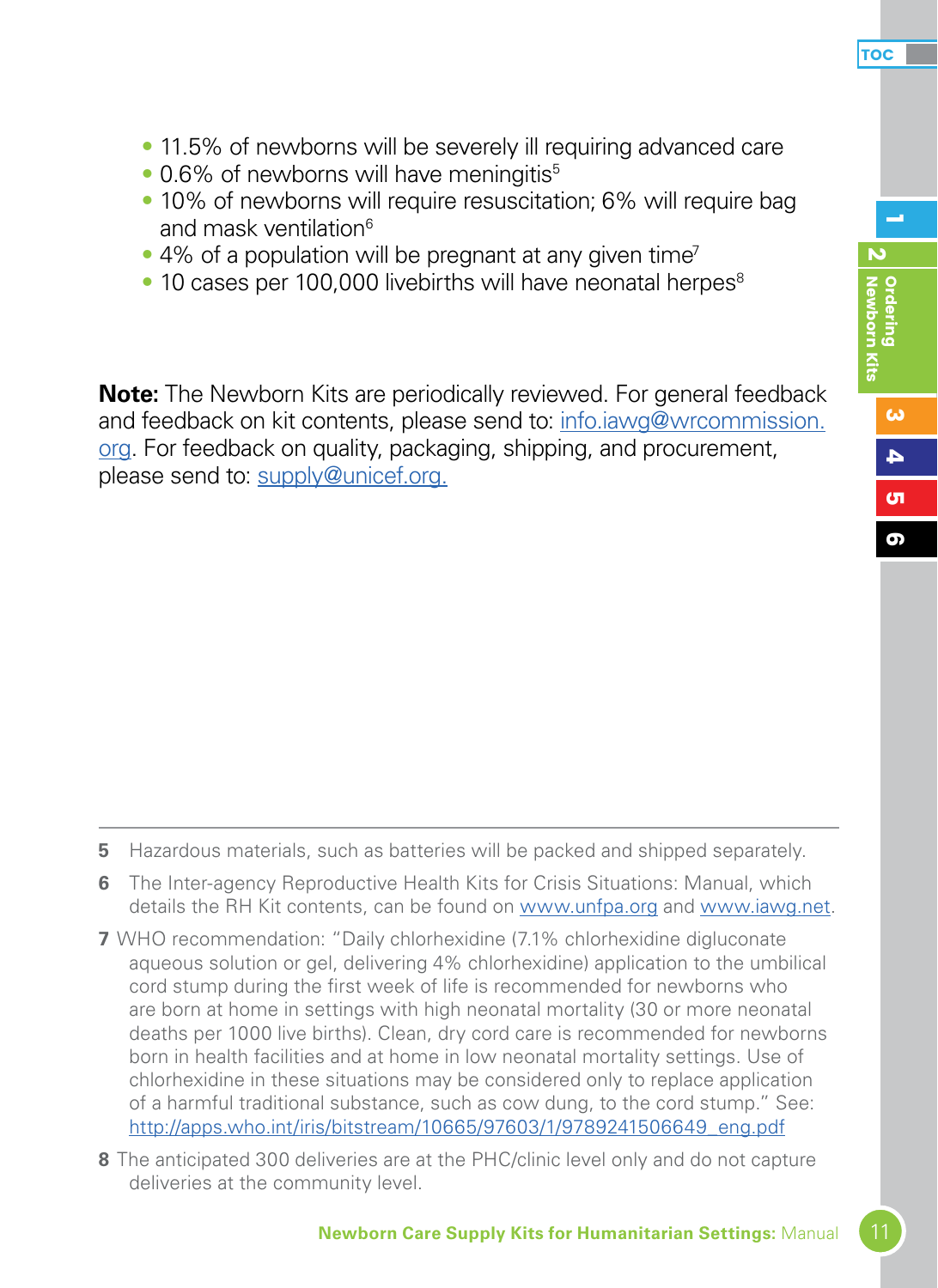### 3 COMMUNITY NEWBORN KIT

**Context:** Community Newborn kit is designed to be used at community level. It consists of two parts. **Part A: Family Care Kit** is to be distributed to pregnant women. **Part B**: **Community Health Worker (CHW) Kit** is to be used by CHWs. Both parts (A & B) contain illustrative user instructions and easy-touse educational materials for essential newborn care.

**Target Population and period of use:** 10,000 people for 3 months

**Assumptions: Part A: Family Care Kit** is designed based on the assumption, that in 3 months period, in a population of 10,000 people with crude birth rate of 40, there will be one hundred deliveries and another one hundred women will be in the last trimester of pregnancy (from week 28 till birth); To ease the calculation, this kit consists of 100 individual packages to be distributed directly to 100 women, who are in labor, or the last trimester of pregnancy. Where possible, the distribution must be aligned with the antenatal care (ANC) visits. **Part B: CHW Kit** is designed based on the assumption, that there will be 10 CHWs for a population of 10,000.

**Complementary RH Kit:**<sup>9</sup> The Community Newborn Kit is complementary to the RH Kit 2. Note, that RH Kit part 2B contains additional supplies for birth attendants, including a flashlight, plastic apron, and poncho; these are not included in the Community Newborn Kit and can be ordered separately from UNFPA. The sexual and reproductive health (SRH) Coordinator should ensure proper complementary ordering of kits to avoid duplication.

**9** The *Inter-agency Reproductive Health Kits for Crisis Situations: Manual*, which details the RH Kit contents, can be found on [www.unfpa.org](http://www.unfpa.org) and [www.iawg.net.](http://www.iawg.net)

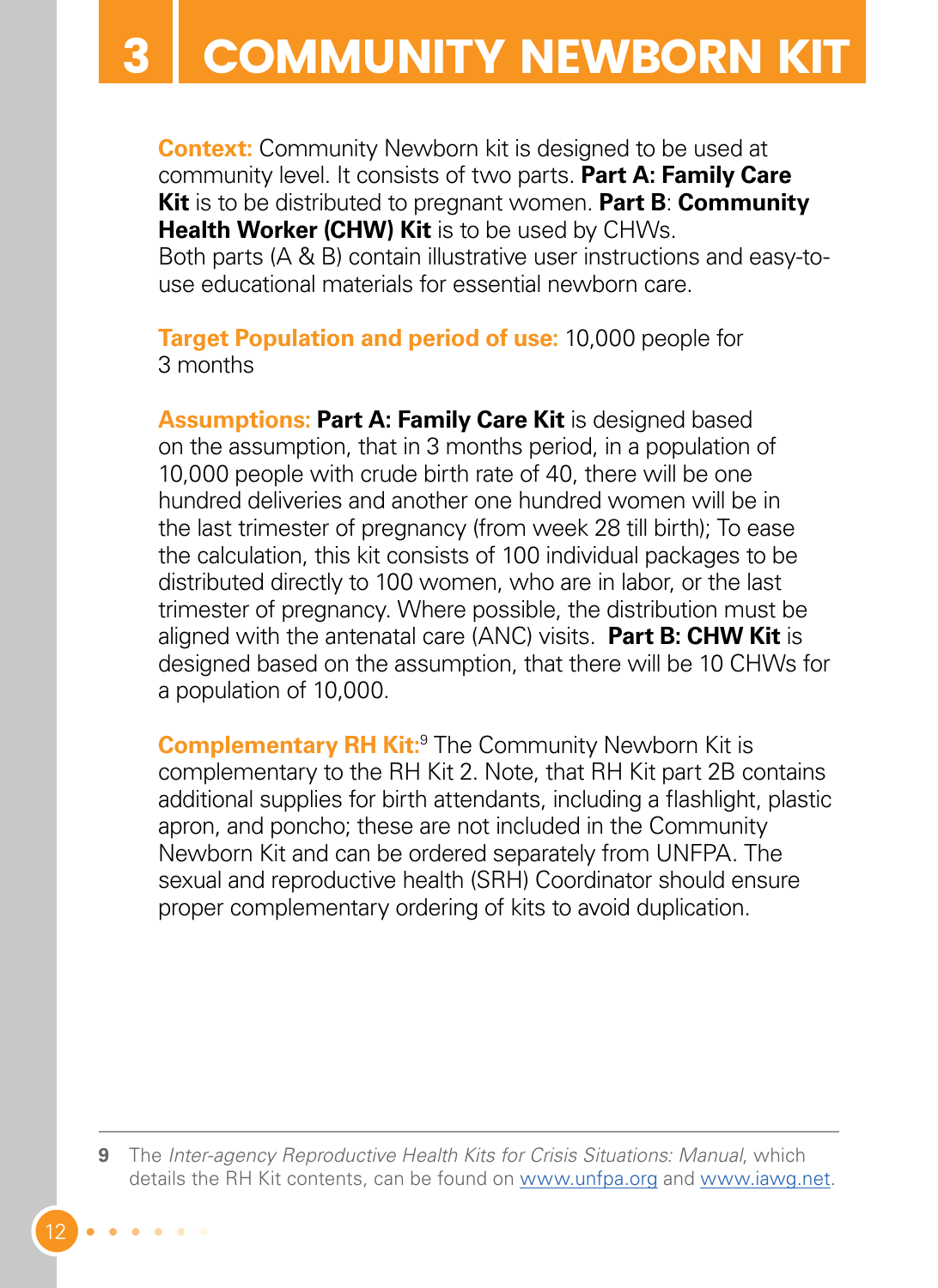#### **Content: Part A: Family Care Kit:**

| Item (CNB)                                                            | <b>Quantity</b><br>per kit | <b>Notes</b> | <b>Indication</b>                 |
|-----------------------------------------------------------------------|----------------------------|--------------|-----------------------------------|
| <b>Module 1: Clothes and accessories</b>                              |                            |              |                                   |
| Blanket, baby, approx. 50 x 75 cm.                                    | 100                        |              |                                   |
| Cap, newborn, cotton                                                  | 100                        |              |                                   |
| Romper suit, newborn, cotton                                          | 100                        |              |                                   |
| Socks, baby, size newborn, cotton                                     | 100                        |              |                                   |
| Towel, approx. 60 x 80 cm, cotton                                     | 100                        |              | For drying                        |
| Wrap, for baby carrying (kangaroo<br>wrap), cotton, approx. 50cm x 3m | 100                        |              | For kangaroo mother<br>care (KMC) |
| <b>Resources</b>                                                      |                            |              |                                   |
| Pictograph, Breastfeeding, for<br>mothers                             | 100                        |              |                                   |

 $\rightarrow$ 1 2 community<br>2 3 Newborn Kit  $\overline{\mathbf{v}}$ 3<br>S<br>
Newborn Kit 4

> on 6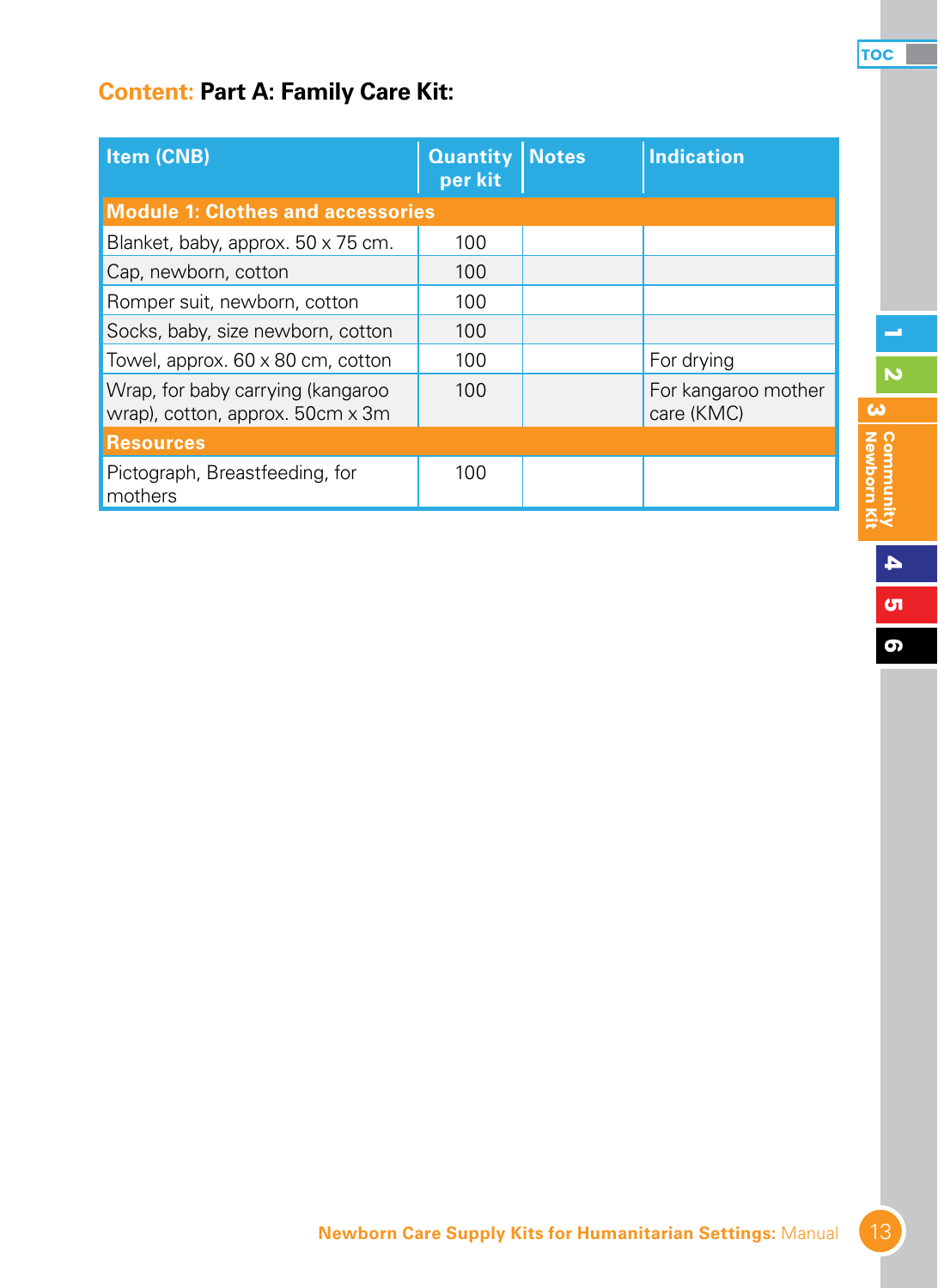#### **Part B: Community Health Worker Kit:**

| Item (CNB)                                                                           | <b>Quantity</b><br>per kit | <b>Notes</b>                                                                                                                                                                   | <b>Indication</b>                                                                                                                       |
|--------------------------------------------------------------------------------------|----------------------------|--------------------------------------------------------------------------------------------------------------------------------------------------------------------------------|-----------------------------------------------------------------------------------------------------------------------------------------|
| <b>Module 1: Medicines</b>                                                           |                            |                                                                                                                                                                                |                                                                                                                                         |
| Chlorhexidine<br>digluconate gel 7.1%<br>(4% base), 20g.                             | 100                        | See footnote <sup>10</sup> as well<br>as enclosed job aid.                                                                                                                     | To prevent sepsis<br>and umbilical cord<br>infections                                                                                   |
| Tetracycline<br>hydrochloride, eye<br>ointment, 1%, tube, 5g                         | 300                        |                                                                                                                                                                                | To prevent neonatal<br>conjunctivitis<br>(chlamydia/<br>gonococcal). 100 for<br>CHW and 200 to be<br>distributed directly to<br>mothers |
| Zinc oxide, ointment,<br>tube, 100g                                                  | 100                        |                                                                                                                                                                                | To prevent diaper<br>dermatitis                                                                                                         |
| Clean Delivery kit, Part<br>A: Individual Delivery<br>Package (UNFPA),<br>single kit | 100                        | Each kit includes, soap,<br>clear plastic sheet,<br>plastic bag for placenta<br>disposal, device for<br>cutting umbilical cord,<br>umbilical cord tape,<br>examination gloves. |                                                                                                                                         |
| Gloves, examination,<br>latex, powder-free, size<br>medium, box of 100               | 10                         | A total of 1000 gloves                                                                                                                                                         |                                                                                                                                         |

**10** WHO recommendation: "Daily chlorhexidine (7.1% chlorhexidine digluconate aqueous solution or gel, delivering 4% chlorhexidine) application to the umbilical cord stump during the first week of life is recommended for newborns who are born at home in settings with high neonatal mortality (30 or more neonatal deaths per 1000 live births). Clean, dry cord care is recommended for newborns born in health facilities and at home in low neonatal mortality settings. Use of chlorhexidine in these situations may be considered only to replace application of a harmful traditional substance, such as cow dung, to the cord stump." See: http://apps.who.int/iris/bitstream/10665/97603/1/9789241506649\_eng.pdf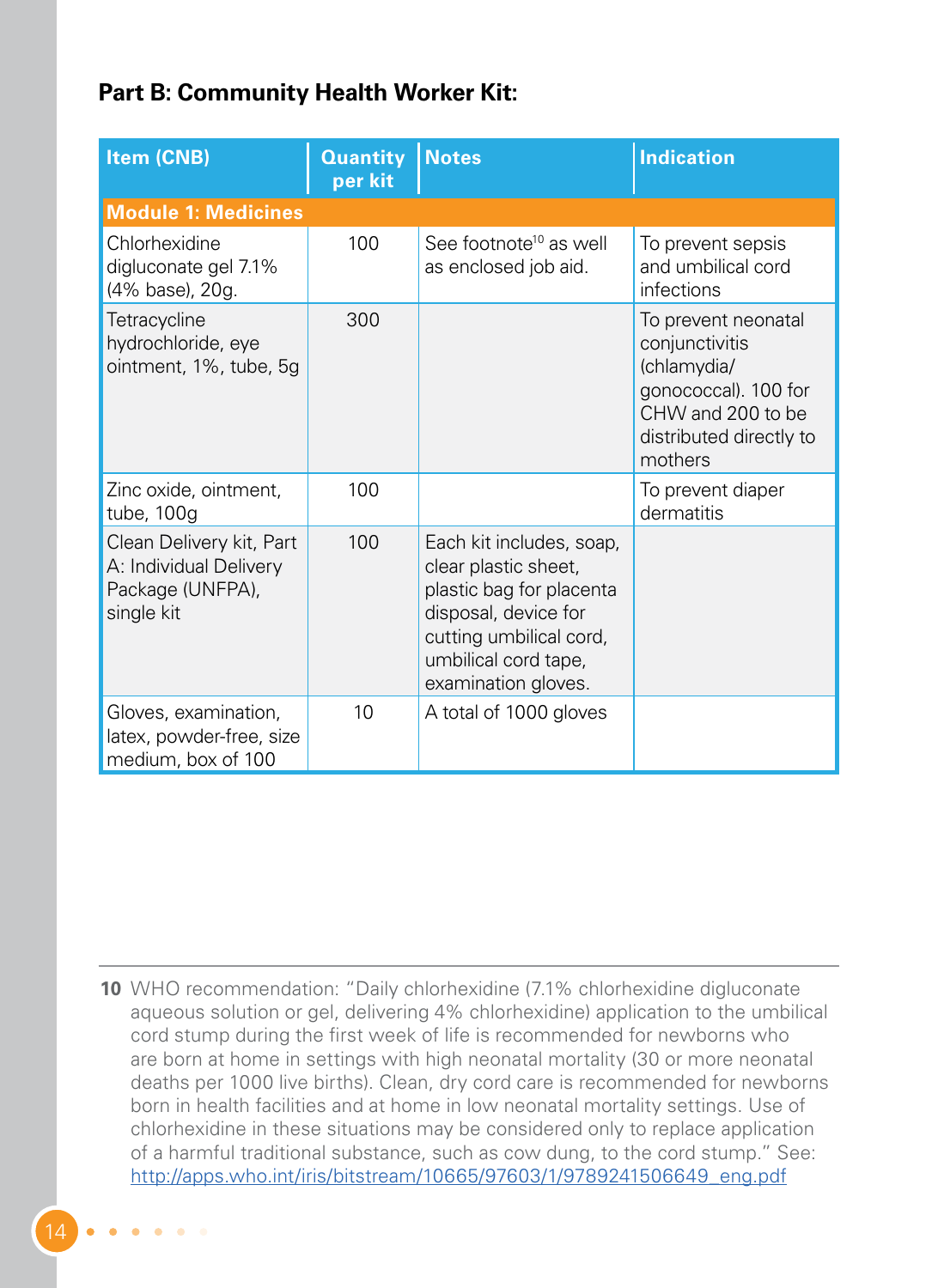| Item (CNB)                                                                 | <b>Quantity</b><br>per kit | <b>Notes</b>                      | <b>Indication</b>                                                                    |
|----------------------------------------------------------------------------|----------------------------|-----------------------------------|--------------------------------------------------------------------------------------|
| <b>Module 2: Medical Equipment</b>                                         |                            |                                   |                                                                                      |
| Bag, shoulder                                                              | 20                         | 2 bags per each CHW               | For keeping and<br>carrying medical<br>equipment                                     |
| Scale, infant, spring,<br>tubular, for use up to<br>5kg with 25g precision | 10                         |                                   |                                                                                      |
| Sling, for use with<br>scale, 80cm x 80cm                                  | 30                         | 3 per CHW                         |                                                                                      |
| Thermometer, clinical,<br>digital, $32 - 43^\circ$ C                       | 10                         |                                   |                                                                                      |
| Timer, for respiration                                                     | 10                         |                                   | To determine<br>respiration rate when<br>acute respiratory<br>infection is suspected |
| <b>Resources</b>                                                           |                            |                                   |                                                                                      |
| Job aid, chlorhexidine,<br>generic pictograph                              | 10                         |                                   |                                                                                      |
| Generic pictograph,<br>tetracycline<br>hydrochloride, for<br>families      | 210                        | 10 for CHW and 200 for<br>mothers |                                                                                      |
| Job aid, essential<br>newborn care, generic<br>pictograph                  | 10                         |                                   |                                                                                      |
| Pictograph,<br>Breastfeeding support,<br>for health workers                | 10                         |                                   |                                                                                      |

**TOC** 

#### **Remarks**

Clothes or blankets for babies should be procured locally wherever possible. Locally procure reusable diapers. Local products are often less expensive and familiar to mothers and caregivers.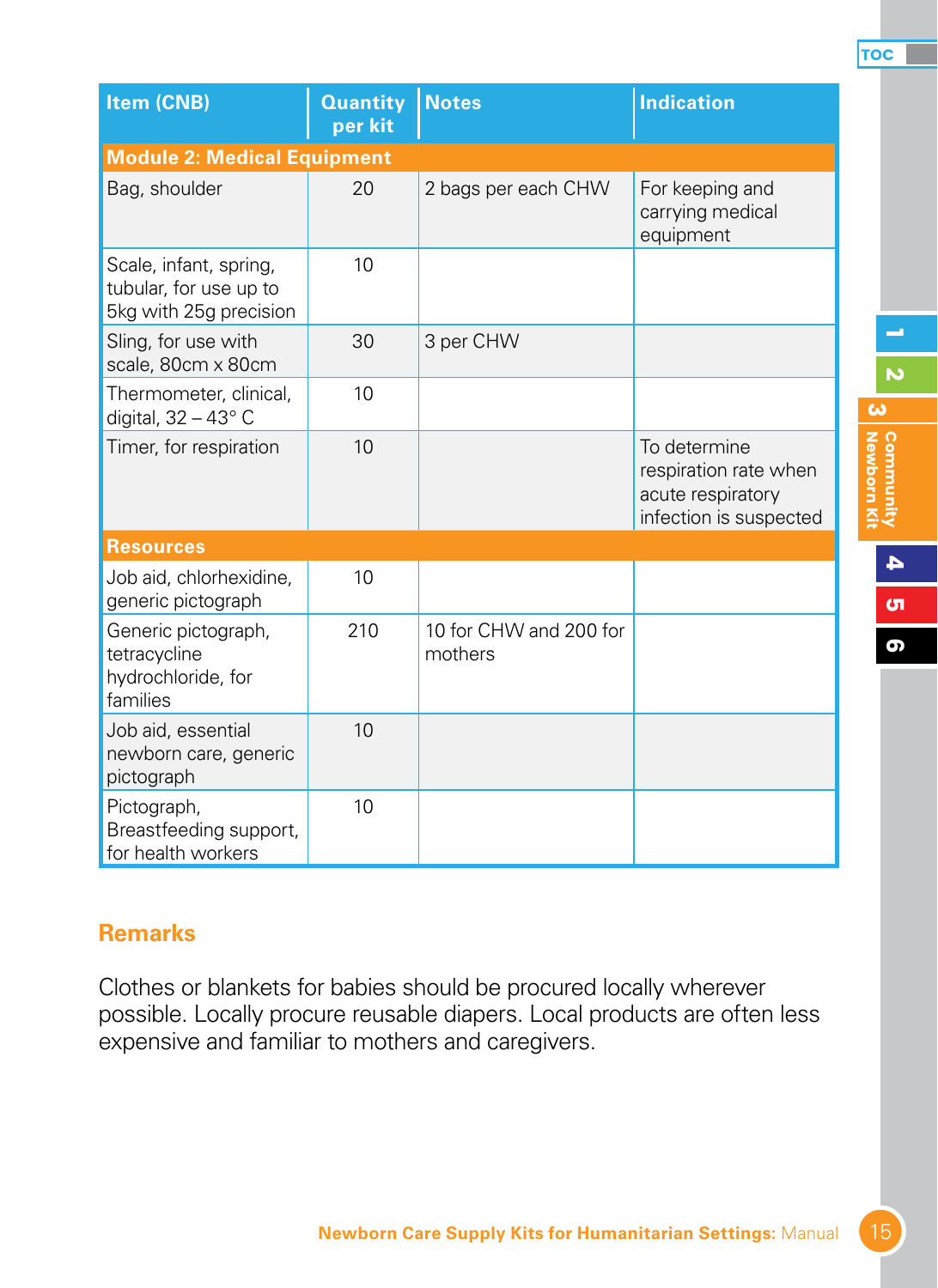## 4 CLINIC OR PRIMARY HEALTH CARE NEWBORN KIT

**Context:** The Clinic or Primary Health Care (PHC) Kit must be used at healthcare facility level together with the Inter-agency Reproductive Health Kit 6 (Parts A and B).

The kit is designed for:

- **•** Essential newborn care for uncomplicated live births
- **•** Newborn resuscitation
- **•** To stabilize newborns with serious infections prior to referral
- **•** To care for preterm babies at the clinic or primary health care level

The kit is to be used by trained personnel: midwives, nurses, medical doctors. The kit contains illustrative user materials and easy-to-use educational materials to be distributed among mothers and caregivers.

**Target population and period of use:** For one facility serving a population of 30,000 for 3 months

**Assumptions** The kit contents are based on the assumptions that, for a population of 30,000 people, with a crude birth rate of 40, 300 deliveries will occur in a 3-month period. Of these 300 newborns, 18% may be preterm and/or low birthweight and 20% of latter may develop complications.11

#### **Complementary to RH Kit:**<sup>12</sup>

The Clinic or Primary Health care Newborn Kit is complementary to the RH Clinical Delivery Kit 6, which includes supplies for labor and delivery.

**11** The anticipated 300 deliveries are at the PHC/clinic level only and do not capture deliveries at the community level. The anticipated 1,500 deliveries are at the hospital level only and do not capture deliveries at the PHC and community levels.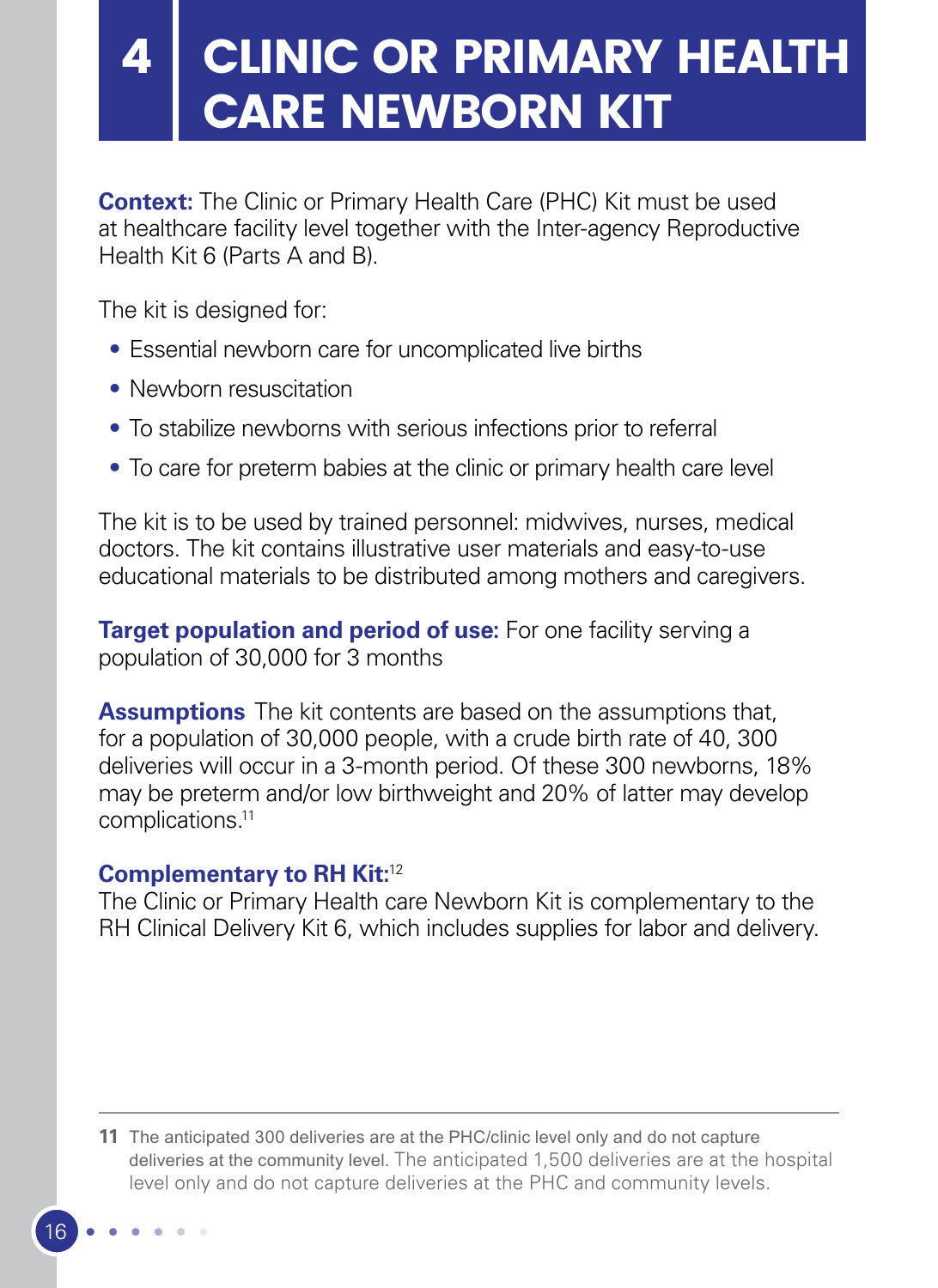**Note:** Module equipment of primary health care kit requires,<br>but does not include neonatal blood monitoring system, due to the fact that currently available devices have a shelf life of 9 and 12 making them inappropriate for kit bundling. These can be ordered directly from supply division. Distinction must be made between 2 types: Hand-held, glucose photometer HemoCue Glucose 201+, starter set. and HemoCue Glucose 201 RT set. The latter cannot be used in critically ill neonates.

#### **Content:**

| Item (PHC)                                                                                                                           | <b>Quantity</b><br>per kit | <b>Notes</b>                                                                   | <b>Indication</b>                                                                           |
|--------------------------------------------------------------------------------------------------------------------------------------|----------------------------|--------------------------------------------------------------------------------|---------------------------------------------------------------------------------------------|
| <b>Module 1: Medicines</b>                                                                                                           |                            |                                                                                |                                                                                             |
| Amoxicillin dispersible tablet,<br>250 <sub>mq</sub>                                                                                 | 3.000                      | To be reserved<br>for completion<br>of antibiotic<br>therapy upon<br>discharge | To treat local bacterial<br>infection                                                       |
| Ampicillin (as sodium salt),<br>powder for IV/IM injection,<br>500 <sub>mq</sub>                                                     | 400                        |                                                                                | To treat severe bacterial<br>infection                                                      |
| Benzathine benzylpenicillin,<br>powder for IM injection,<br>900mg, 5mL vial (equivalent<br>to 1.2 million IU)                        | 150                        |                                                                                | To treat asymptomatic<br>congenital syphilis                                                |
| Benzylpenicillin (as sodium or<br>potassium salt), sterile powder<br>for IV/IM injection, 600mg vial<br>(equivalent to 1 million IU) | 50                         | Use within<br>90 minutes of<br>opening vial                                    | To treat severe bacterial<br>infection/ pneumonia<br>and symptomatic<br>congenital syphilis |

**12** The *Inter-agency Reproductive Health Kits for Crisis Situations: Manual*, which details the RH Kit contents, can be found on [www.unfpa.org](http://www.unfpa.org) and [www.iawg.net.](http://www.iawg.net) 5 ග

 $\boldsymbol{\omega}$ 

|<br>|<br>|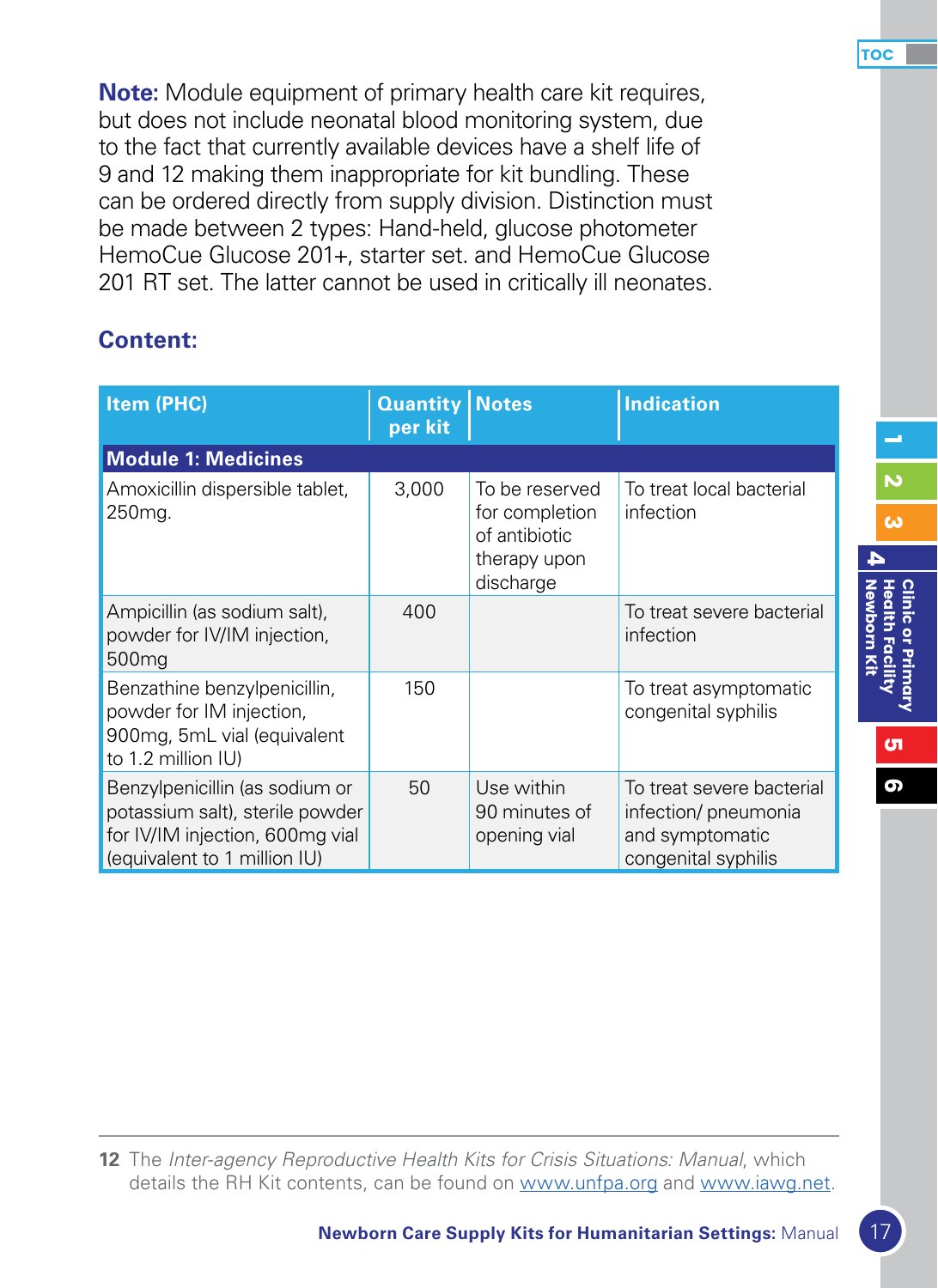| Item (PHC)                                                                                                    | <b>Quantity</b><br>per kit | <b>Notes</b>                                                     | <b>Indication</b>                                                |
|---------------------------------------------------------------------------------------------------------------|----------------------------|------------------------------------------------------------------|------------------------------------------------------------------|
| Chlorhexidine digluconate, gel,<br>7.1% (4% base), 20g.                                                       | 300                        | See footnote <sup>13</sup><br>as well as<br>enclosed job<br>aid. | To prevent sepsis and<br>cord infections                         |
| Gentamicin (as sulfate), sterile<br>solution, for IM/IV injection or<br>IV infusion, 10mg/mL, 2mL<br>ampoules | 1.200                      |                                                                  | To treat severe bacterial<br>infection                           |
| Glucose, sterile solution for IV<br>infusion, 10%, 500mL bottle                                               | 600                        |                                                                  | To manage<br>hypoglycemia                                        |
| Paracetamol, rectal<br>suppositories, 125mg                                                                   | 150                        |                                                                  | To manage fever                                                  |
| Paracetamol, oral liquid,<br>120mg/5mL, bottle, 60mL                                                          | 300                        |                                                                  | To manage fever                                                  |
| Phenobarbital, elixir, 15mg/5<br>mL/ or equivalent of<br>Phenobarbital 30mg. tablets                          | 15                         |                                                                  | To treat seizures                                                |
| Phenobarbital sodium, sterile<br>solution for IM injection,<br>30mg/mL, 1mL ampoule                           | 150                        |                                                                  | To treat seizures                                                |
| Sodium chloride solution for<br>infusion, 0.9%, 200mL.                                                        | 150                        |                                                                  | Replenishment of fluids,<br>to treat dehydration                 |
| Sodium chloride, solution<br>for injection, 0.9%, 10mL<br>ampoule                                             | 900                        |                                                                  | Flushing IV line<br>after medication<br>administration           |
| Tetracycline hydrochloride,<br>eye ointment, 1%, tube, 5g                                                     | 300                        |                                                                  | To prevent neonatal<br>conjunctivitis<br>(chlamydia/ gonococcal) |

**13** WHO recommendation: "Daily chlorhexidine (7.1% chlorhexidine digluconate aqueous solution or gel, delivering 4% chlorhexidine) application to the umbilical cord stump during the first week of life is recommended for newborns who are born at home in settings with high neonatal mortality (30 or more neonatal deaths per 1000 live births). Clean, dry cord care is recommended for newborns born in health facilities and at home in low neonatal mortality settings. Use of chlorhexidine in these situations may be considered only to replace application of a harmful traditional substance, such as cow dung, to the cord stump." See: http://apps.who.int/iris/bitstream/10665/97603/1/9789241506649\_eng.pdf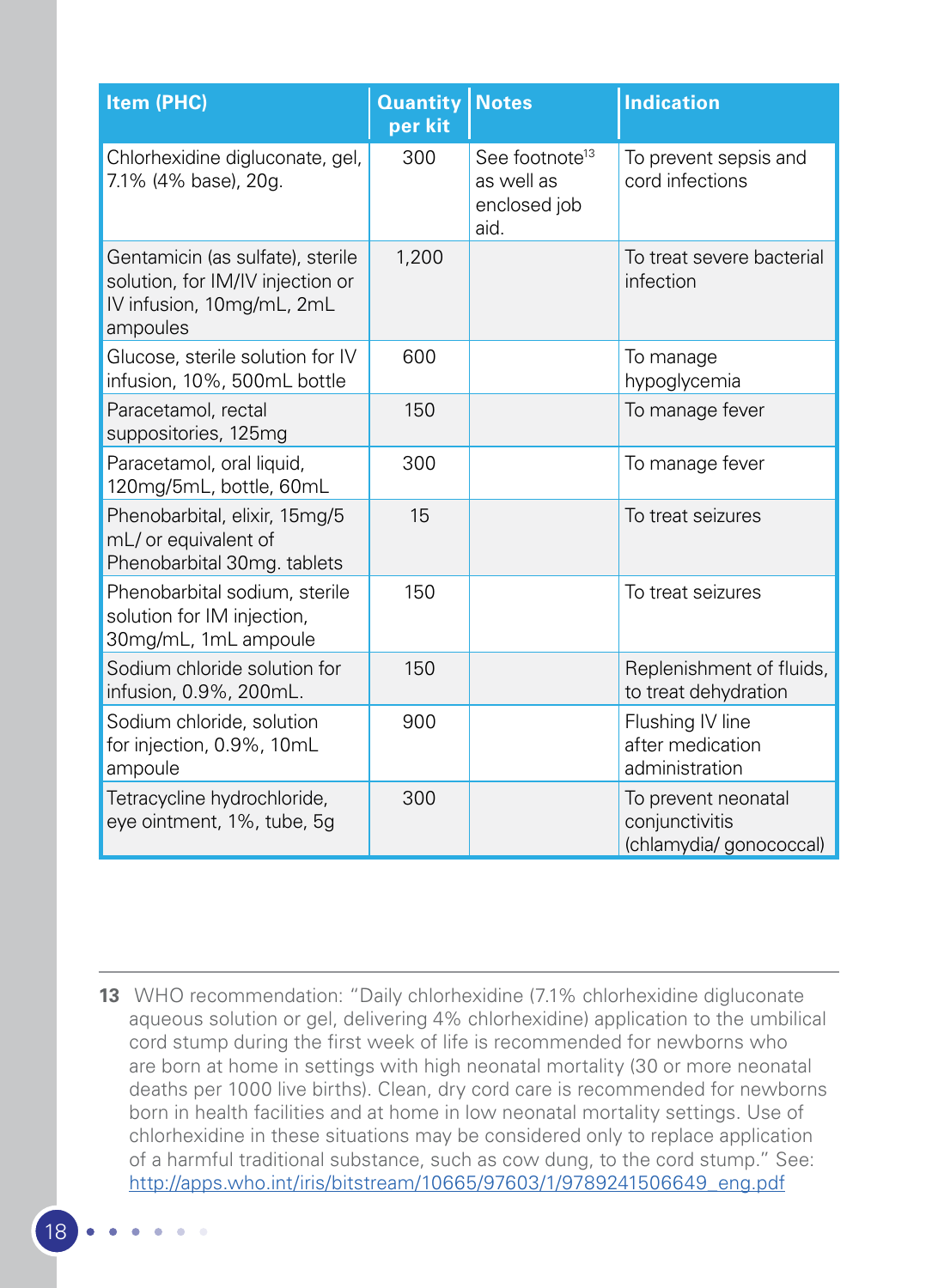| Item (PHC)                                                                                                      | <b>Quantity</b><br>per kit | <b>Notes</b>             | <b>Indication</b>                                                                                                                                                                             |                                     |
|-----------------------------------------------------------------------------------------------------------------|----------------------------|--------------------------|-----------------------------------------------------------------------------------------------------------------------------------------------------------------------------------------------|-------------------------------------|
| Phytomenadione (vitamin K1),<br>10 mg/ml, 1ml. ampoule                                                          | 300                        |                          | Important: needs to be<br>diluted in sterile saline to<br>provide recommended<br>dose of 1mg/0.5ml.<br>To prevent vitamin K<br>deficiency bleeding<br>(hemorrhagic disease of<br>the newborn) |                                     |
| Water, for injection, 10mL<br>ampoule                                                                           | 1,500                      |                          | To reconstitute<br>injectable medicines                                                                                                                                                       |                                     |
| Zinc oxide, ointment, tube,<br>100g.                                                                            | 300                        |                          | As protective barrier<br>to promote healing of<br>nappy rash                                                                                                                                  |                                     |
| <b>Module 2: Consumables</b>                                                                                    |                            |                          |                                                                                                                                                                                               | N                                   |
| Cannula, IV, short, 24 G,<br>sterile, single use (yellow)                                                       | 300                        |                          |                                                                                                                                                                                               | ω                                   |
| Cup feeding, newborn                                                                                            | 30                         |                          | For feeding expressed<br>breastmilk                                                                                                                                                           |                                     |
| Cup with lid                                                                                                    | 30                         |                          | For storing and cleaning<br>of feeding cup                                                                                                                                                    | <b>Newborn Kit</b><br>Health Facili |
| Gel, ultrasound, 250mL                                                                                          | 30                         |                          |                                                                                                                                                                                               |                                     |
| Gloves, examination, latex,<br>powder-free, size: medium,<br>single use, box of 100                             | 9                          | 900 gloves in<br>total   |                                                                                                                                                                                               | σī                                  |
| Infusion set, paediatric, 60<br>drops/mL, 120-140 cm, filter<br>15-20 micron, needle 23 G x<br>1", sharp airway | 150                        |                          |                                                                                                                                                                                               | ၈                                   |
| Lancet, blood, sterile,<br>disposable                                                                           | 1,200                      |                          |                                                                                                                                                                                               |                                     |
| Needle, disposable, 21 G,<br>sterile, box of 100                                                                | 7                          | 700 needles<br>in total  |                                                                                                                                                                                               |                                     |
| Needle, disposable, 25 G,<br>sterile, box of 100                                                                | 22                         | 2200 needles in<br>total |                                                                                                                                                                                               |                                     |
| Partograph                                                                                                      | 350                        |                          | For labour progress<br>records                                                                                                                                                                |                                     |
| Sanitizer, alcohol-based for<br>hands, 60%, bottle with<br>pump, 500mL                                          | 10                         |                          |                                                                                                                                                                                               |                                     |

TOC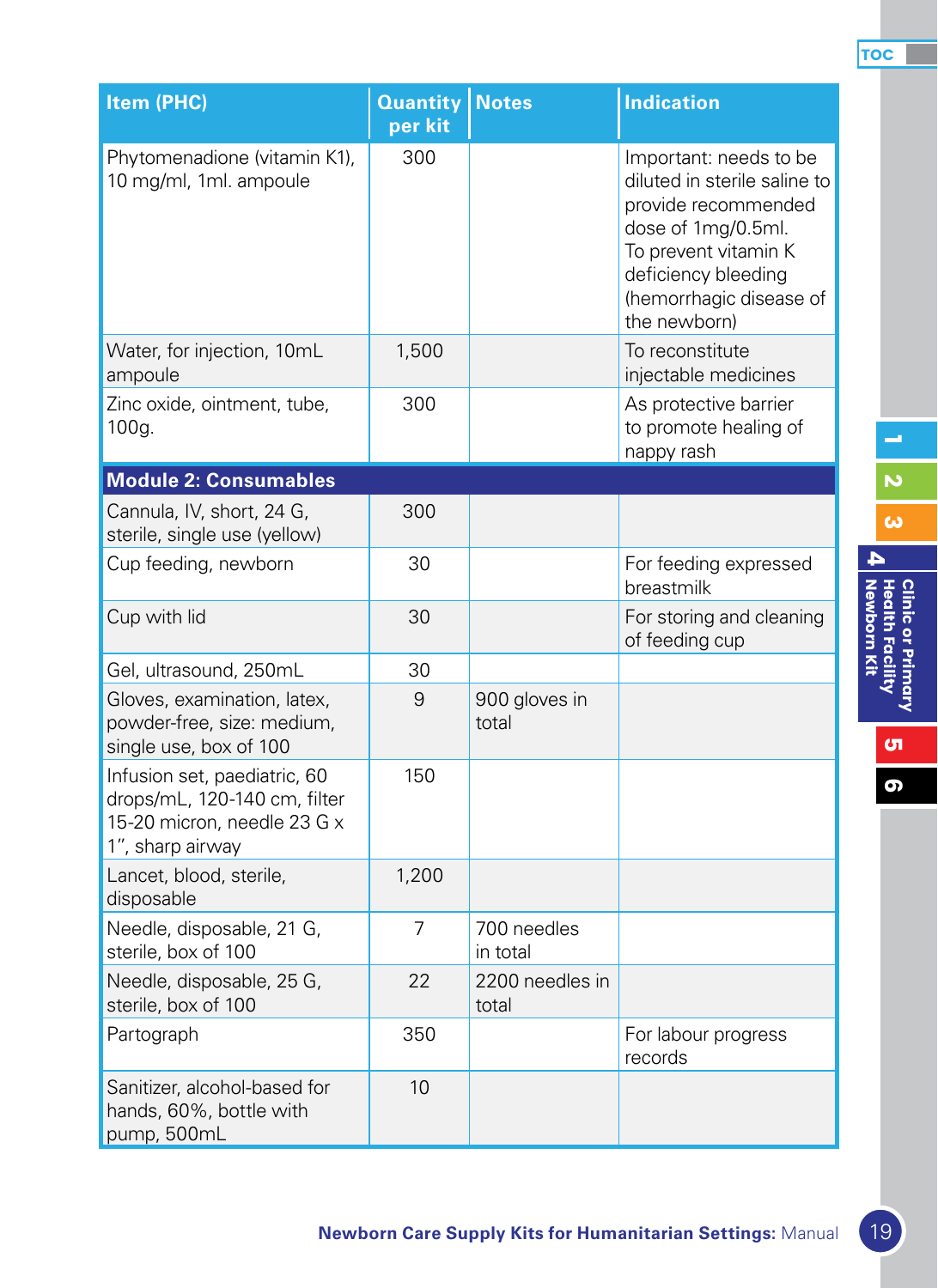| Item (PHC)                                                                                           | <b>Quantity</b><br>per kit | <b>Notes</b>                                      | <b>Indication</b> |
|------------------------------------------------------------------------------------------------------|----------------------------|---------------------------------------------------|-------------------|
| Scalp vein infusion set 23 G<br>(0.60mm)                                                             | 150                        | Extra needles to<br>accompany the<br>infusion set |                   |
| Swab, anti-septic, for skin<br>preparation, 6cm x 3cm, box<br>of 100                                 | 10                         | 1000 swabs in<br>total                            |                   |
| Syringe, hypodermic,<br>luer, 2-part, 2mL, sterile,<br>disposable                                    | 1,750                      |                                                   |                   |
| Syringe, hypodermic,<br>luer, 2-part, 5mL, sterile,<br>disposable                                    | 750                        |                                                   |                   |
| Syringe, hypodermic,<br>luer, 3-part, 1mL, sterile,<br>disposable                                    | 300                        |                                                   |                   |
| Tape, medical adhesive,<br>2.5cm x 5m, roll                                                          | 90                         |                                                   |                   |
| Test strip, rapid plasma reagin<br>(RPR), for syphilis                                               | 300                        | For testing<br>mothers                            |                   |
| Test strip, for urine, multi-<br>purpose (ketones, Ph,<br>blood, glucose, protein), 10<br>detections | 1,200                      | For testing<br>mothers                            |                   |
| Tube, feeding (nasogastric),<br>CH 5, 40cm, disposable,<br>sterile                                   | 150                        |                                                   |                   |
| Tube, feeding (nasogastric),<br>CH 6, 40cm, disposable,<br>sterile                                   | 150                        |                                                   |                   |
| Tube, feeding (nasogastric),<br>CH 8, 40cm, disposable,<br>sterile                                   | 200                        |                                                   |                   |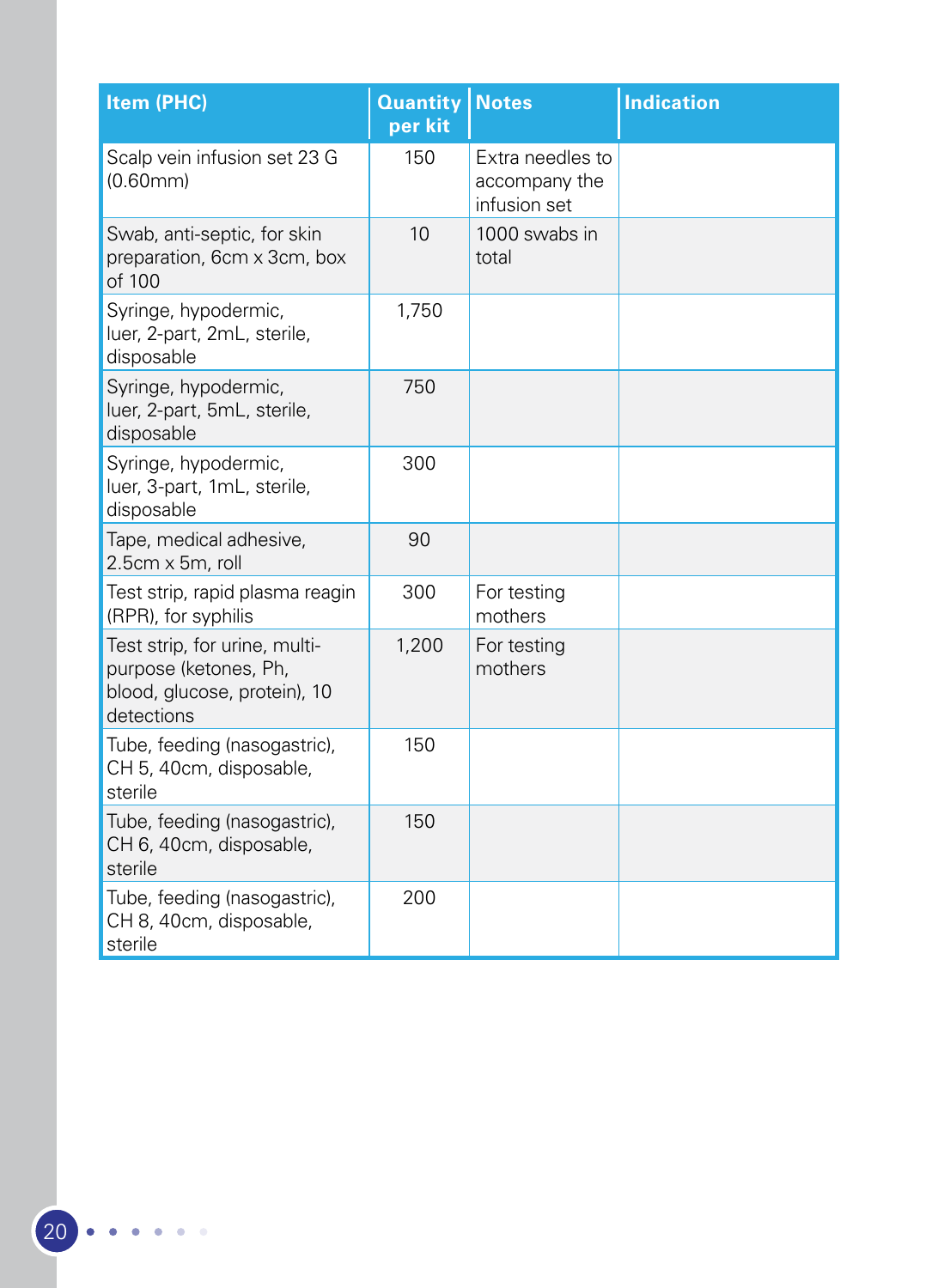| Item (PHC)                                                                                 | <b>Quantity</b><br>per kit | <b>Notes</b>                                                                                    | <b>Indication</b>                                                                    |
|--------------------------------------------------------------------------------------------|----------------------------|-------------------------------------------------------------------------------------------------|--------------------------------------------------------------------------------------|
| <b>Module 3: Medical Equipment</b>                                                         |                            |                                                                                                 |                                                                                      |
| Doppler apparatus, pocket-<br>type                                                         | 3                          |                                                                                                 | To monitor foetal<br>heartbeat                                                       |
| Resuscitation bag, with mask                                                               | 9                          | Includes 2 mask<br>sizes: preterm,<br>newborn, and<br>infant up to 3<br>months (up to<br>10 kg) |                                                                                      |
| Scale, baby, electronic, 10kg                                                              | 3                          | Battery and<br>electricity<br>operated                                                          |                                                                                      |
| Stand, for IV, 2 hooks on 5<br>castors, adjustable from 115 -<br>210cm, epoxy-coated steel | 6                          |                                                                                                 |                                                                                      |
| Suction device, reusable                                                                   | 9                          |                                                                                                 | To remove fluids from<br>a newborn's nasal and<br>oral cavities                      |
| Tape measure, tailors,<br>fibreglass, 1.5m                                                 | 30                         |                                                                                                 |                                                                                      |
| Thermometer, clinical, digital,<br>$32 - 43^{\circ}$ C                                     | 20                         |                                                                                                 |                                                                                      |
| Timer, for respiration                                                                     | 6                          |                                                                                                 | To determine respiration<br>rate when acute<br>respiratory infection is<br>suspected |
| <b>Module 4: Clothes and accessories</b>                                                   |                            |                                                                                                 |                                                                                      |
| Blanket, baby, approx. 50 x<br>75cm                                                        | 100                        |                                                                                                 |                                                                                      |
| Cap, newborn, cotton                                                                       | 100                        |                                                                                                 |                                                                                      |
| Socks, baby, size: extra small,<br>cotton                                                  | 100                        |                                                                                                 |                                                                                      |
| Towel, cotton, approx. 60 x<br>80cm                                                        | 100                        |                                                                                                 | For drying                                                                           |
| Wrap, for baby carrying<br>(kangaroo wrap), cotton,<br>approx. 50cm x 3m                   | 100                        |                                                                                                 | For Kangaroo Mother<br>Care (KMC)                                                    |

 $\boldsymbol{\omega}$ 4

 $\frac{1}{2}$ 

Health Facility<br>Newborn Kit Clinic or Primary

> on 6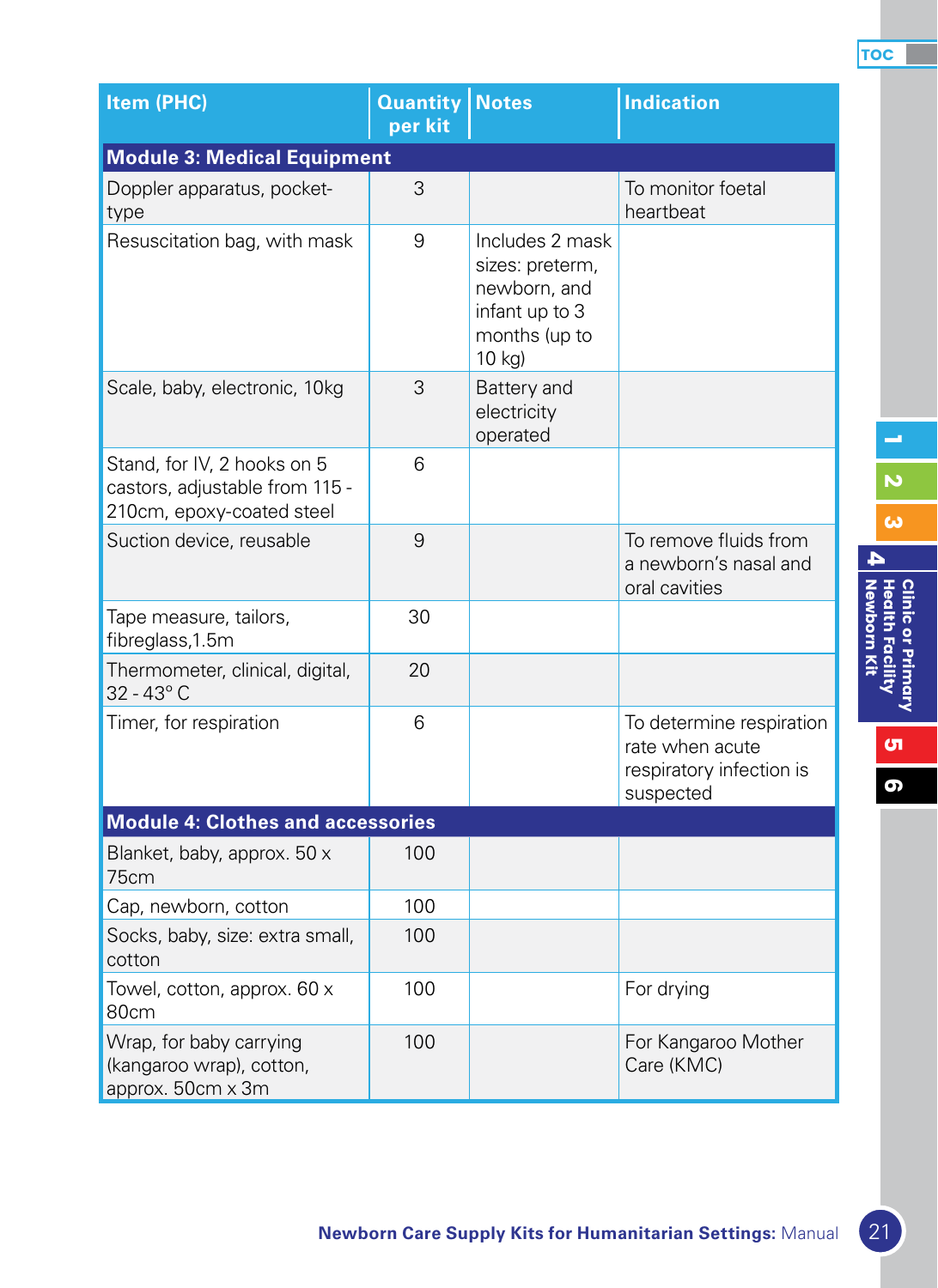| Item (PHC)                                                                                                          | <b>Quantity   Notes</b><br>per kit |                                             | <b>Indication</b>       |
|---------------------------------------------------------------------------------------------------------------------|------------------------------------|---------------------------------------------|-------------------------|
| <b>Module 5: Malaria Module</b>                                                                                     |                                    |                                             |                         |
| Artesunate, powder for<br>injection 60mg with 2<br>solvents (sodium chloride<br>5mL & sodium bicarbonate<br>5% 1mL) | 150                                |                                             | To treat severe malaria |
| Malaria rapid test (cassette),<br>detection P. falciparum, 25<br>determinations                                     | 6                                  | For a total<br>of 150<br>determinations     | Malaria rapid diagnosis |
| Needle, disposable, 21 G,<br>sterile, box of 100                                                                    | 3                                  | 300 needles in<br>total                     |                         |
| Syringe, hypodermic,<br>luer, 2-part, 5mL, sterile,<br>disposable                                                   | 300                                |                                             |                         |
| <b>Resources</b>                                                                                                    |                                    |                                             |                         |
| Guidelines for the Treatment<br>of Malaria. Latest edition                                                          |                                    | Included with<br>the Malaria<br>Module only |                         |
| <b>Management of Severe</b><br>Malaria: A Practical Handbook.<br>Latest edition                                     |                                    | Included with<br>the Malaria<br>Module only |                         |
| Newborn Health in<br>Humanitarian Settings: Field<br>Guide. UNICEF/Save the<br>Children, 2018.                      | 10                                 |                                             |                         |
| Job aid, glucose 10%                                                                                                |                                    |                                             |                         |
| Job aid, Chlorhexidine<br>digluconate, gel, 7.1%, for cord<br>care                                                  |                                    |                                             |                         |
| Pictograph, breastfeeding<br>support, for health workers                                                            |                                    |                                             |                         |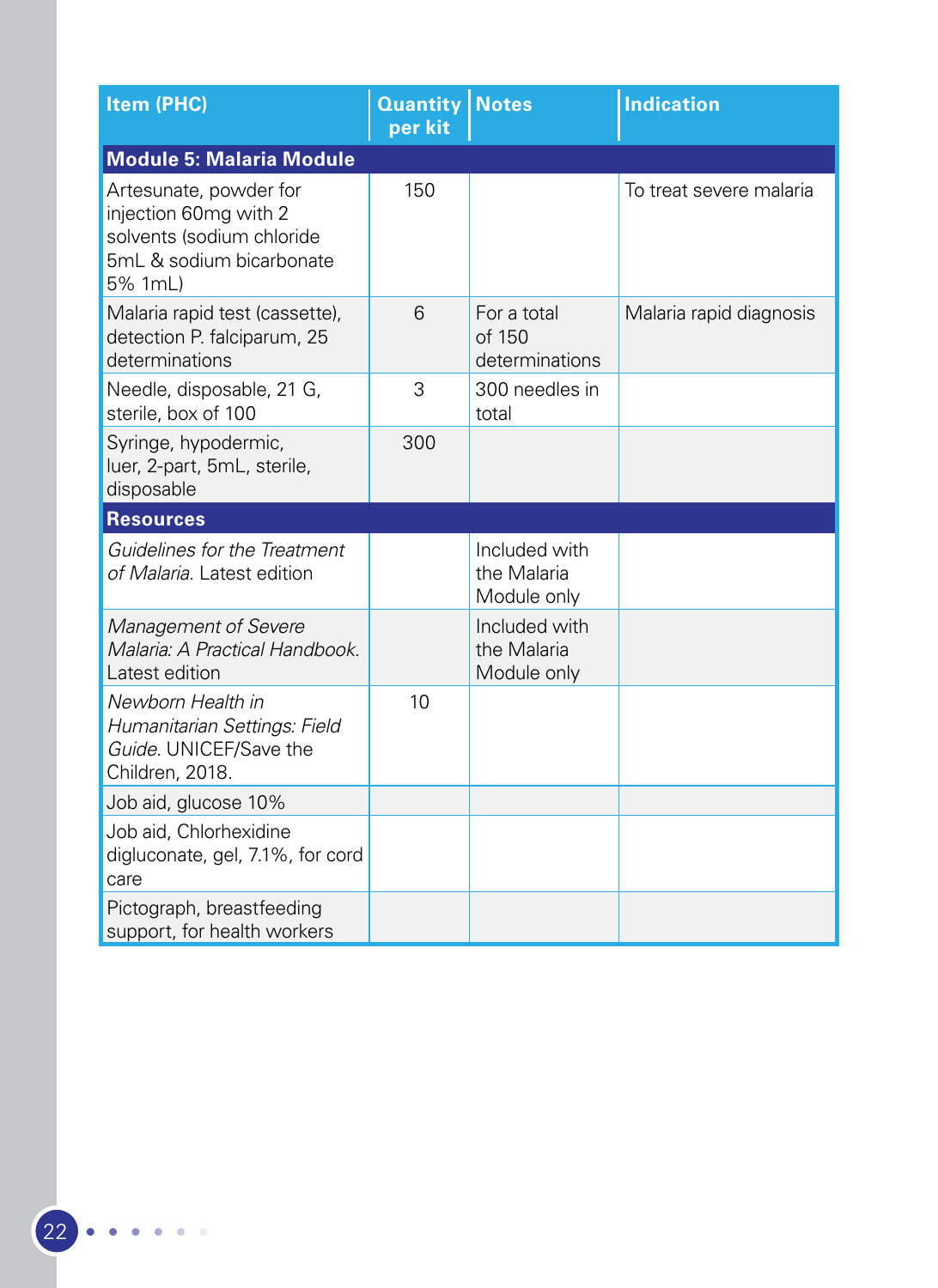#### **Remarks**

Medicines, consumables, equipment, clothes and accessories and the malaria module can be ordered separately in different quantities.

Clothes or blankets for babies should be procured locally wherever possible. Locally procure reusable diapers. Local products are often less expensive and familiar to mothers and caregivers.

ග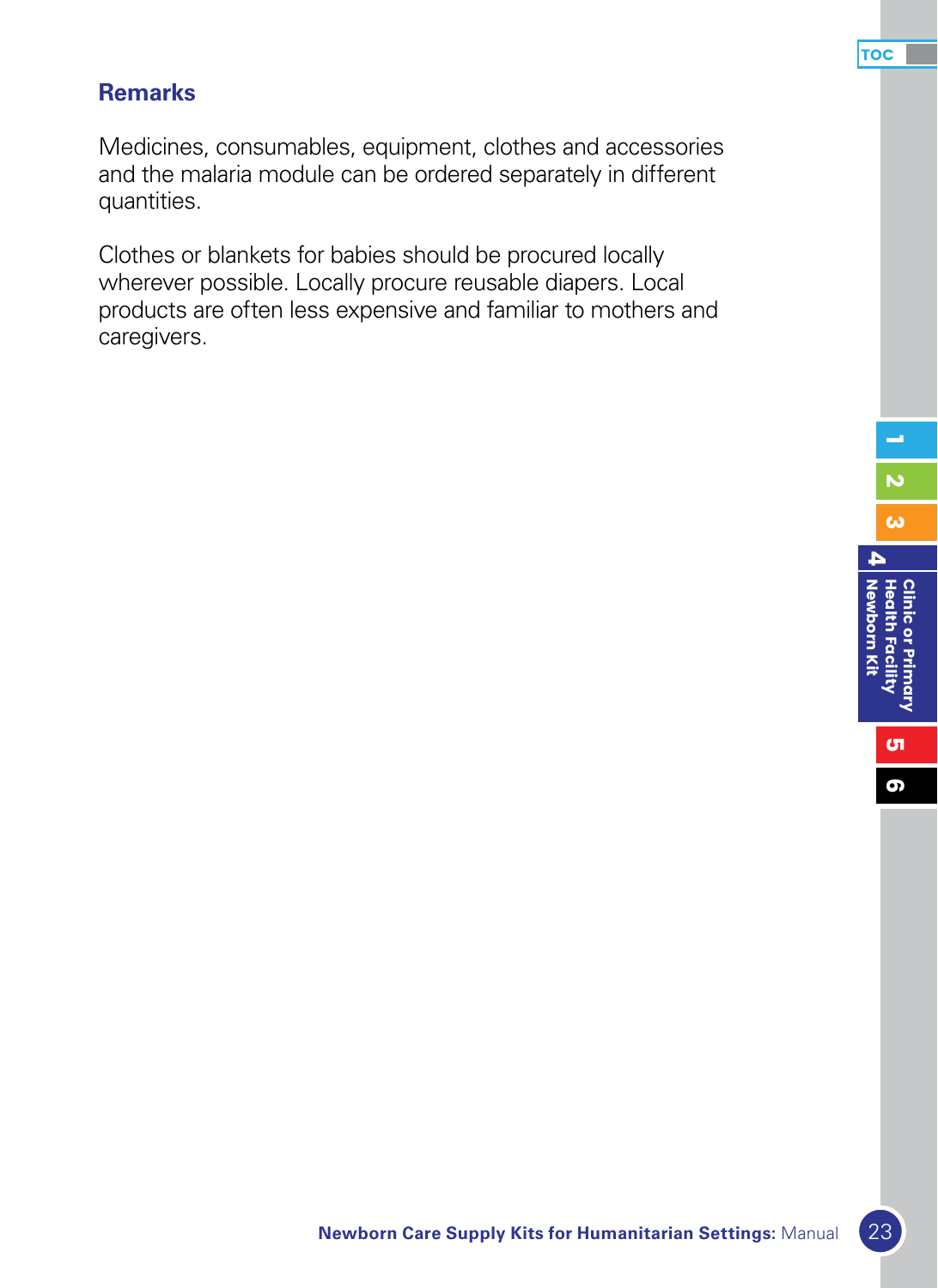# 5 HOSPITAL NEWBORN KIT

**Context:** The Hospital Newborn Kit is for use in hospitals together with the Inter-agency Reproductive Health Kits 11 (Parts A and B) and 12. The kit contents can be used for:

- Prevention and treatment of newborn infections
- **•** Newborn resuscitation
- **•** Care of preterm newborns with complications at the referral level

The kit is to be used by trained health personnel: midwives, nurses, medical doctors. Kit content is applicable to most hospital settings. In addition, annex A includes a list of materials recommended for advanced newborn care, which can be ordered as needed from UNICEF Supply catalogue.

**Target population and period of use:** For one referral facility serving a population of 150,000 for 3 months

**Assumptions:** The kit contents are based on the assumptions that 1,500 deliveries will occur in 3-month period for a population of 150,000 people with crude birth rate of 40, of which 18% may be preterm and/or low birthweight and 20% of the latter may develop complications.<sup>14</sup>

**Complementary RH Kit:**<sup>15</sup> The Hospital Newborn Kit is complementary to the Referral Emergency Obstetric Kit (11A, 11B, and 12) of the Interagency Reproductive Health Kits in Crisis Situation, which contain supplies for comprehensive emergency obstetric care, including blood transfusion.

**<sup>15</sup>** The *Inter-agency Reproductive Health Kits for Crisis Situations: Manual*, which details the RH Kit contents, can be found on [www.unfpa.org](http://www.unfpa.org) and [www.iawg.net.](http://www.iawg.net)



**<sup>14</sup>** The anticipated 1,500 deliveries are at the hospital level only and do not capture deliveries at the PHC and community levels.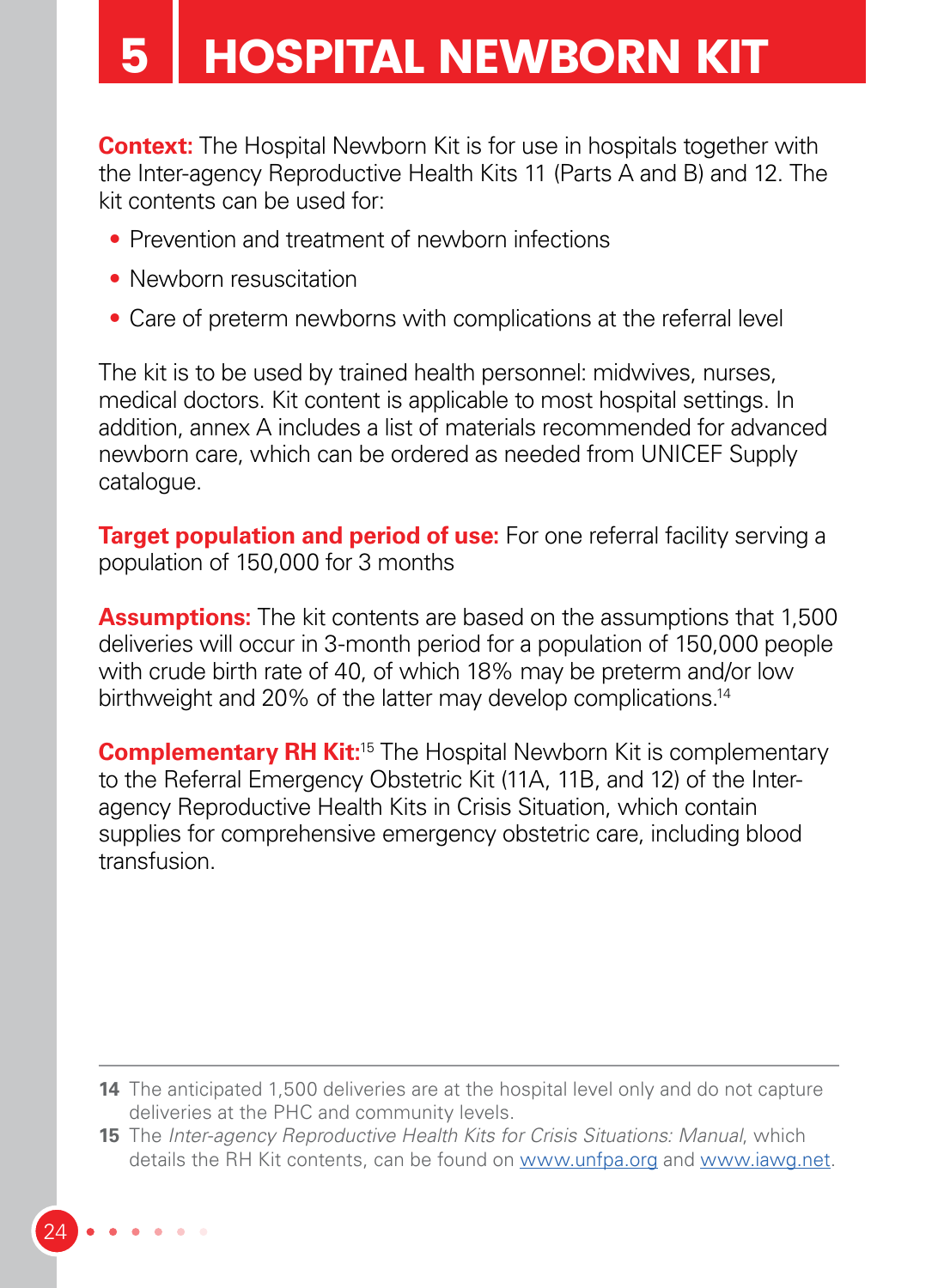**Note:** Module equipment of hospital newborn kit requires but does not include adult and neonatal blood monitoring system, due to the fact, that currently available devices have a shelf life of 9 and 12 making them inappropriate for kit bundling. These can be ordered directly from supply division. Distinction must be made between 2 types of neonatal blood glucose monitoring device: Hand-held, glucose photometer HemoCue Glucose 201+, starter set. and HemoCue Glucose 201 RT set. the latter cannot be used in critically ill neonates.

For adult blood glucose meter, please as well order directly with supply division: Photometer, HemoCue Glucose

| <b>Item (Hospital)</b>                                                                                                                  | <b>Quantity</b><br>per kit | <b>Notes</b>                                                                   | <b>Indication</b>                                                                           |
|-----------------------------------------------------------------------------------------------------------------------------------------|----------------------------|--------------------------------------------------------------------------------|---------------------------------------------------------------------------------------------|
| <b>Module 1: Medicines</b>                                                                                                              |                            |                                                                                |                                                                                             |
| Aciclovir, sterile powder for<br>IV solution, (as sodium salt),<br>250 <sub>mg vial</sub>                                               | 30                         |                                                                                | To prevent herpetic<br>conjunctivitis                                                       |
| Amoxicillin (as trihydrate),<br>powder for oral suspension,<br>125mg/5mL, bottle, 100mL                                                 | 150                        | To be reserved<br>for completion<br>of antibiotic<br>therapy upon<br>discharge | To treat bacterial<br>infection                                                             |
| Amoxicillin, dispersible<br>tablets, 125mg                                                                                              | 3,000                      | To be reserved<br>for completion<br>of antibiotic<br>therapy upon<br>discharge | To treat bacterial<br>infection                                                             |
| Ampicillin (as sodium salt),<br>powder for IV/IM injection,<br>500mg vial                                                               | 7.000                      |                                                                                | To treat severe infection                                                                   |
| Benzathine benzylpenicillin,<br>powder for IM injection<br>900mg, 5mL vial (equivalent<br>to 1.2 million IU)                            | 250                        |                                                                                | To treat asymptomatic<br>congenital syphilis                                                |
| Benzylpenicillin (as sodium<br>or potassium salt), sterile<br>powder for IV/IM injection,<br>600mg vial (equivalent to 1<br>million IU) | 500                        | Use within<br>90 minutes of<br>reconstitution                                  | To treat severe bacterial<br>infection/ pneumonia and<br>symptomatic congenital<br>syphilis |

#### **Content:**

4 <mark>ហ</mark>

3 2 1

 $\overline{M}$ ω

Hospital<br>Newborn Kit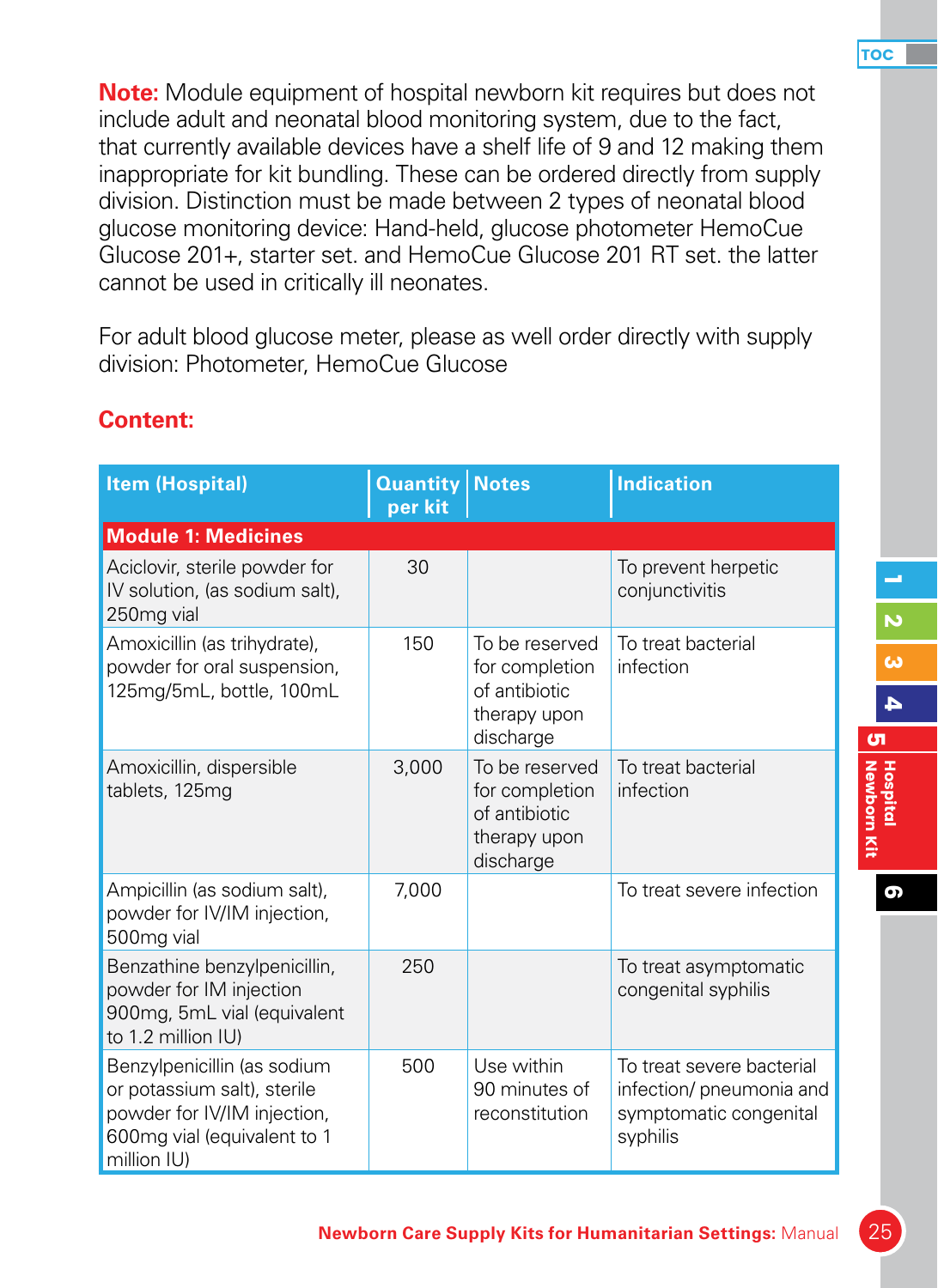| <b>Item (Hospital)</b>                                                                                           | <b>Quantity</b><br>per kit | <b>Notes</b>                                          | <b>Indication</b>                                |
|------------------------------------------------------------------------------------------------------------------|----------------------------|-------------------------------------------------------|--------------------------------------------------|
| Caffeine citrate 10mg/ml, oral<br>liquid, equivalent to Caffeine<br>anhydrous 5mg/ml, 1ml<br>ampoule             | 1,250                      |                                                       | To treat or prevent<br>apnoea                    |
| Cefotaxime (as sodium salt)<br>sterile powder for injection,<br>500mg vial                                       | 1,250                      |                                                       | To treat bacterial<br>infection                  |
| Ceftriaxone, sterile powder for<br>solution, for deep IM/slow IV<br>injection, 250mg vial                        | 400                        |                                                       | To treat bacterial<br>infection                  |
| Chlorhexidine digluconate, gel,<br>7.1% (4% base), 10mL                                                          | 1,500                      |                                                       | To prevent sepsis and<br>cord infections         |
| Cholecalciferol (vitamin D3),<br>oral drops, 10 micrograms/<br>drop, 14,400 IU/mL<br>(equivalent to 400 IU/drop) | 1,200                      | Dose: for the<br>mother, give<br>between 1-2<br>drops |                                                  |
| Cloxacillin (as sodium salt)<br>powder for oral liquid,<br>125mg/5mL, bottle, 100mL                              | 2,500                      |                                                       | To treat bacterial<br>infection                  |
| Cloxacillin, sterile powder for<br>IM/IV injection, 500mg vial                                                   | 250                        |                                                       | To treat bacterial<br>infection                  |
| Gentamicin (as sulfate), sterile<br>solution for IM/IV injection or<br>IV infusion, 10mg/mL, 2mL<br>ampoules     | 1,000                      |                                                       | To treat severe bacterial<br>infection           |
| Glucose, sterile solution for IV<br>infusion, 10%, 500mL.                                                        | 3,000                      |                                                       | To manage neonatal<br>hypoglycemia               |
| Paracetamol, rectal<br>suppositories, 125mg                                                                      | 250                        |                                                       | To manage fever                                  |
| Phenobarbital, elixir,<br>15mg/5mL or equivalent of<br>Phenobarbital 30mg. tablets                               | 75                         |                                                       | To treat seizures                                |
| Phenobarbital sodium, sterile<br>solution for IM injection,<br>30mg/mL,1mL ampoule                               | 750                        |                                                       | To treat neonatal seizures                       |
| Sanitizer, alcohol-based for<br>hands, 60%, bottle with<br>pump, 500mL                                           | 200                        |                                                       |                                                  |
| Sodium chloride infusion,<br>0.9% 200mL.                                                                         | 750                        |                                                       | Replenishment of fluids,<br>to treat dehydration |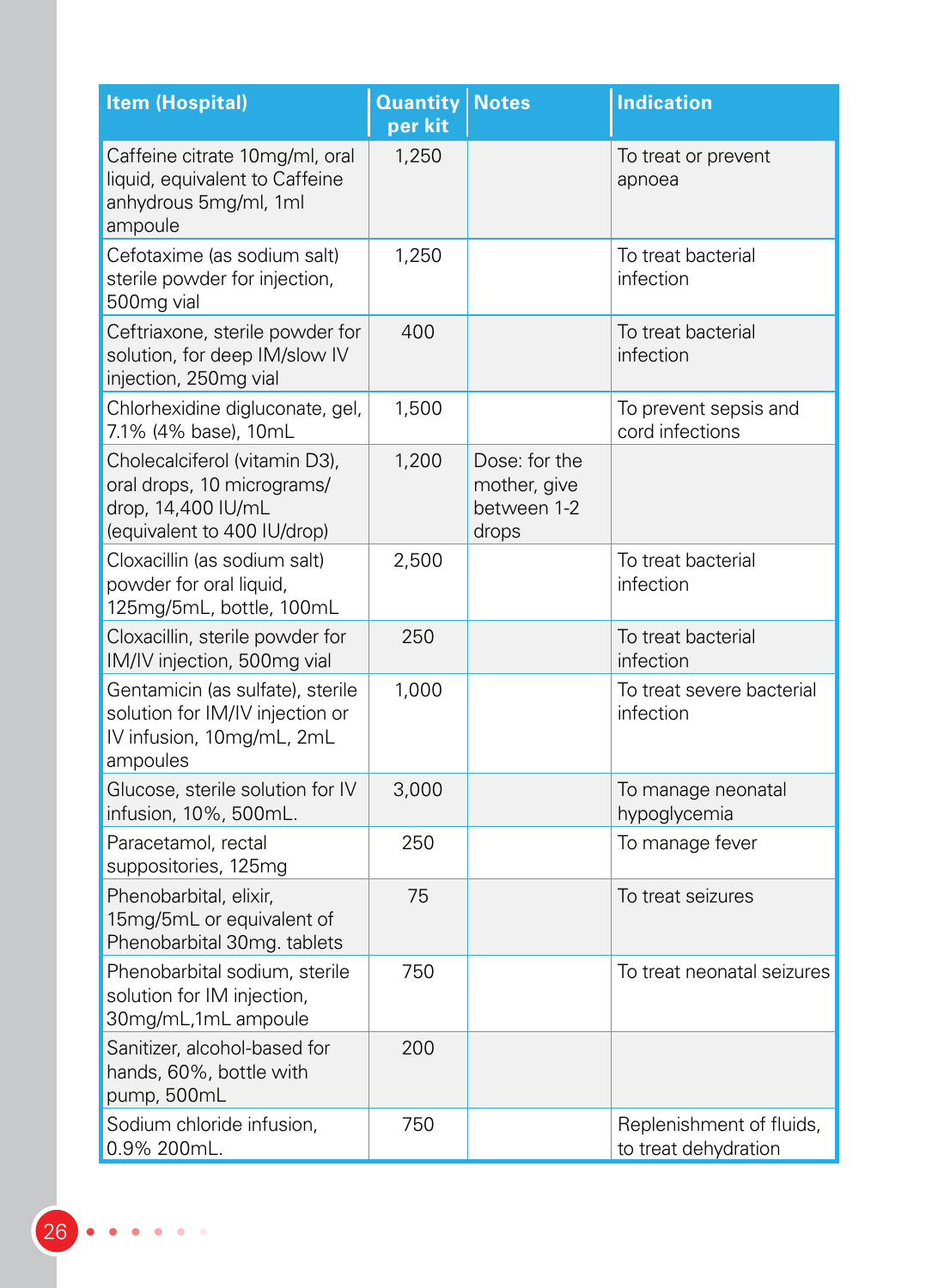| <b>Item (Hospital)</b>                                                                                        | Quantity<br>per kit | <b>Notes</b>             | <b>Indication</b>                                                               |
|---------------------------------------------------------------------------------------------------------------|---------------------|--------------------------|---------------------------------------------------------------------------------|
| Sodium chloride injection<br>0.9%, 10mL ampoule                                                               | 12,500              |                          | Flushing IV line<br>after medication<br>administration                          |
| Tetracycline hydrochloride eye<br>ointment, sterile, 1%, tube 5g.                                             | 1500                |                          | To prevent neonatal<br>conjunctivitis (chlamydia/<br>gonococcal)                |
| Phytomenadione (vitamin K),<br>sterile solution for injection,<br>1mg/0.5mL, 0.5mL ampoule                    | 1,500               |                          | To prevent vitamin K<br>deficiency bleeding<br>(newborn hemorrhagic<br>disease) |
| Water, for injection, 10mL<br>plastic ampoule                                                                 | 1,500               |                          | To reconstitute<br>medications                                                  |
| Zinc oxide, ointment, tube,<br>100g.                                                                          | 1,500               |                          | To prevent diaper<br>dermatitis                                                 |
| <b>Module 2: Consumables</b>                                                                                  |                     |                          |                                                                                 |
| Cannula, IV, short, 24 G,<br>sterile, single use (yellow)                                                     | 4,500               |                          |                                                                                 |
| Cup, feeding, newborn                                                                                         | 150                 |                          | For feeding expressed<br>breastmilk                                             |
| Cup with lid                                                                                                  | 150                 |                          | For storing and cleaning<br>of a feeding cup                                    |
| Gel, ultrasound, 250mL                                                                                        | 150                 |                          |                                                                                 |
| Gloves, examination, latex,<br>powder-free, size: medium,<br>single use, box of 100                           | 75                  | 7,500 gloves in<br>total |                                                                                 |
| Infusion set, pediatric, 60<br>drops/mL, 120-140cm, filter<br>15-20 micron, needle<br>23 G x 1", sharp airway | 3,000               |                          |                                                                                 |
| Lancet, blood, sterile, single<br>use, pack of 200                                                            | 35                  | 7000 in total            |                                                                                 |
| Needle, 19 G x 1.5"<br>$(1.1 \times 40 \text{ mm})$ , sterile,<br>disposable, box of 100                      | 132                 | 13,200 in total          |                                                                                 |
| Needle, 22 G x1 1/4"<br>(0.7x30mm) sterile,<br>disposable, box of 100                                         | 15                  | 1,500 in total           |                                                                                 |
| Needle, 25 G x 5/8"<br>$(0.5 \times 16$ mm), sterile,<br>disposable, box of 100                               | 85                  | 8,500 in total           |                                                                                 |

TOC

4 5

3 2 1

۳  $\overline{\mathbf{z}}$  $\boldsymbol{\omega}$ 

Newborn Kit Hospital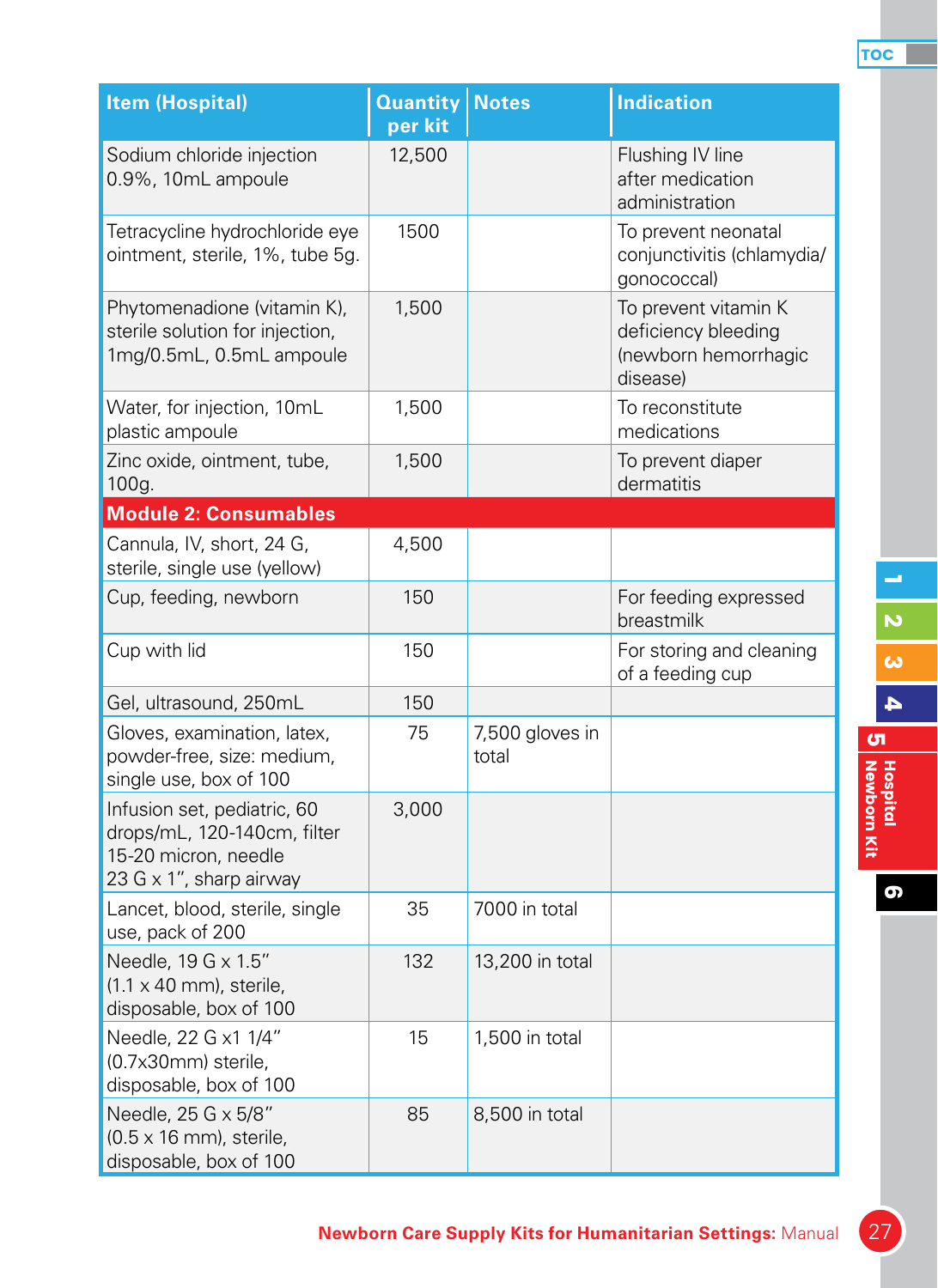| <b>Item (Hospital)</b>                                                                               | <b>Quantity</b><br>per kit | <b>Notes</b>             | <b>Indication</b>              |
|------------------------------------------------------------------------------------------------------|----------------------------|--------------------------|--------------------------------|
| Partograph                                                                                           | 1,600                      |                          |                                |
| Prongs, nasal, oxygen,<br>neonate, single use                                                        | 100                        |                          |                                |
| Stopcock, 3-way, sterile,<br>disposable                                                              | 625                        |                          |                                |
| Swab, anti-septic, for skin<br>preparation, 6 cm x 3 cm,<br>box of 100                               | 100                        | 10,000 swabs<br>in total |                                |
| Syringe, hypodermic,<br>luer, 2-part, 10mL, sterile,<br>disposable                                   | 500                        |                          |                                |
| Syringe, hypodermic,<br>luer, 2-part, 5mL, sterile,<br>disposable                                    | 13,200                     |                          |                                |
| Syringe, hypodermic,<br>luer, 3-part, 1mL, sterile,<br>disposable                                    | 3,500                      |                          |                                |
| Tape, medical adhesive,<br>2.5cm x 5m, roll                                                          | 1,000                      |                          |                                |
| Test strip, rapid plasma reagin<br>(RPR), for syphilis                                               | 1,500                      | Testing of<br>mothers    |                                |
| Test strip, for urine, multi-<br>purpose (ketones, Ph,<br>blood, glucose, protein), 10<br>detections | 3,600                      | Testing of<br>mothers    |                                |
| Tube, feeding (nasogastric),<br>CH 5, 40cm, disposable,<br>sterile                                   | 150                        |                          |                                |
| Tube, feeding (nasogastric),<br>CH 6, 125cm, disposable,<br>sterile                                  | 500                        |                          |                                |
| Tube, feeding (nasogastric),<br>CH 8, 40cm, disposable,<br>sterile                                   | 400                        |                          |                                |
| <b>Module 3: Medical Equipment</b>                                                                   |                            |                          |                                |
| Doppler apparatus, pocket-<br>type                                                                   | 15                         |                          | To monitor foetal<br>heartheat |
| Flowsplitter, for oxygen<br>concentrator                                                             | 10                         |                          |                                |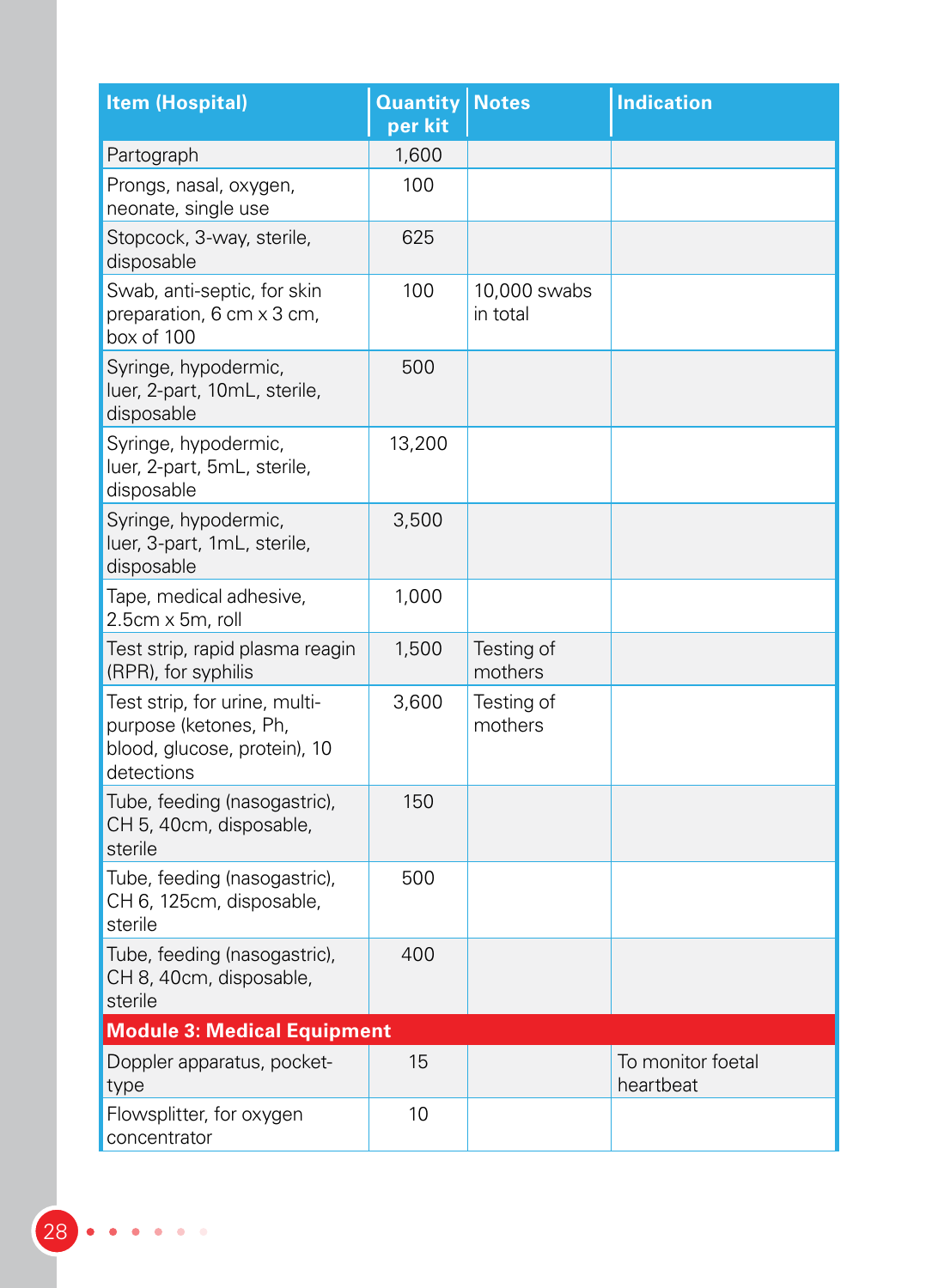| <b>Item (Hospital)</b>                                                           | <b>Quantity</b><br>per kit | <b>Notes</b>                                                                                                  | <b>Indication</b>                                 |
|----------------------------------------------------------------------------------|----------------------------|---------------------------------------------------------------------------------------------------------------|---------------------------------------------------|
| Infusion pump, with<br>accessories                                               | 20                         |                                                                                                               |                                                   |
| Light, examination, floor-type,<br>flexible neck, 110-220V lamp,<br>on castors   | 25                         |                                                                                                               |                                                   |
| Oxygen blender                                                                   | 15                         |                                                                                                               |                                                   |
| Oxygen concentrator set,<br>flowrate up to 5L/m, visual/<br>audible alarms       | 5                          |                                                                                                               | Oxygen therapy                                    |
| Phototherapy unit, overhead,<br>mobile, with accessories                         | 6                          |                                                                                                               | Phototherapy                                      |
| Protector, eye, neonatal<br>phototherapy                                         | 6                          |                                                                                                               | Eye protection during<br>phototherapy             |
| Protector, gonad, neonatal<br>phototherapy                                       | 50                         |                                                                                                               | To protect against<br>chromatic radiant<br>damage |
| Pulse oximeter, portable,<br>battery operated, wrap-<br>around, with accessories | 5                          |                                                                                                               |                                                   |
| Resuscitation bag, with mask                                                     | 25                         | Includes <sub>2</sub><br>mask sizes:<br>preterm.<br>newborn, and<br>infant up to 3<br>months (up to<br>10 kg) |                                                   |
| Pump, suction, foot-operated                                                     | 2                          |                                                                                                               |                                                   |
| Resuscitator, hand-operated,<br>neonate, set                                     | $\overline{2}$             |                                                                                                               |                                                   |
| Resuscitator, hand-operated<br>child, set                                        | $\overline{2}$             |                                                                                                               |                                                   |
| Airway guedel, sterile, single<br>use, size 00,                                  | $\overline{2}$             |                                                                                                               |                                                   |
| Airway guedel, sterile, single<br>use, size 0                                    | 2                          |                                                                                                               |                                                   |
| Airway guedel, sterile, single<br>use, size 1                                    | $\overline{2}$             |                                                                                                               |                                                   |
| Airway guedel, sterile, single<br>use, size 2                                    |                            |                                                                                                               |                                                   |



۳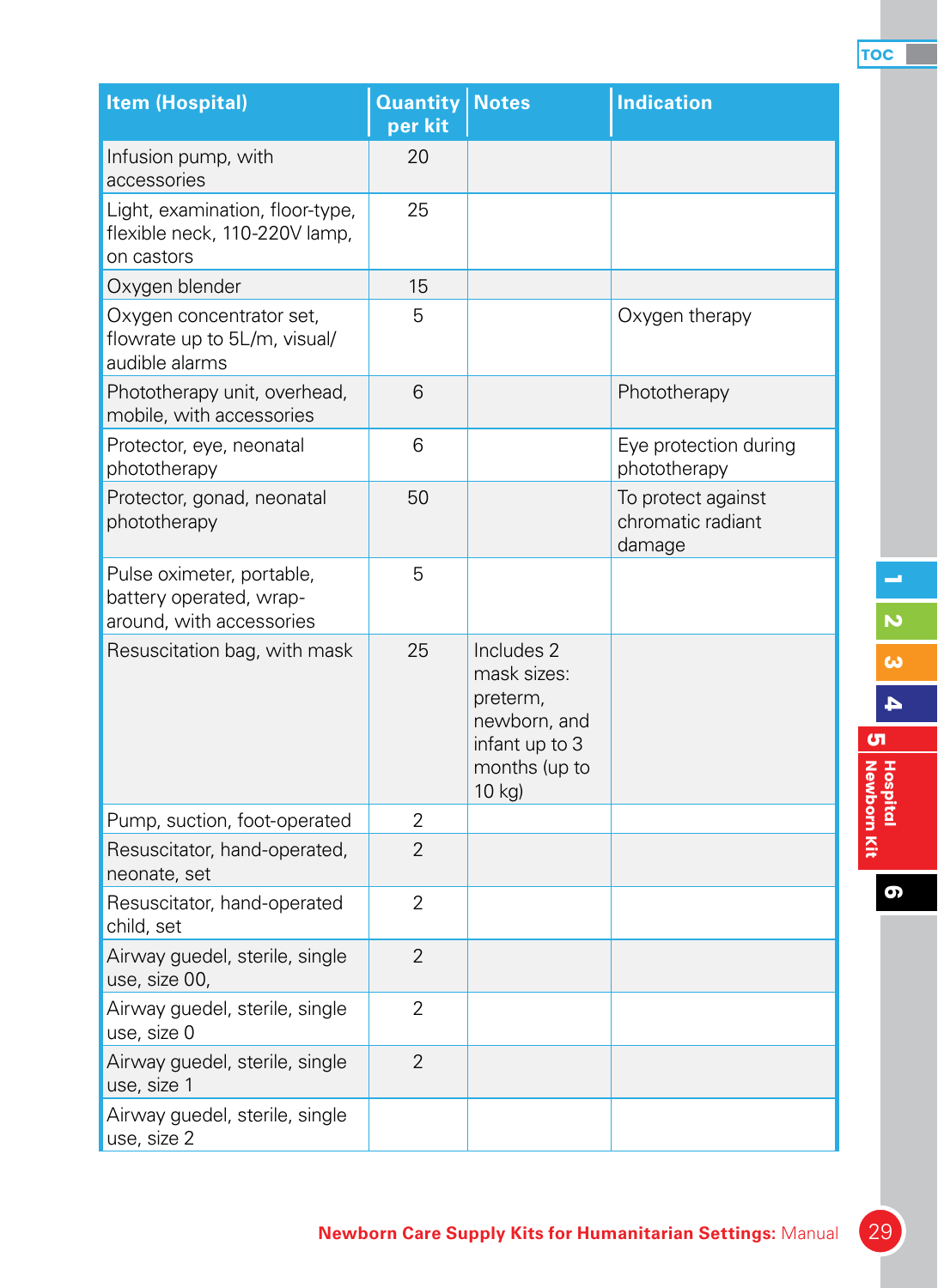| <b>Item (Hospital)</b>                                                                                              | <b>Quantity</b><br>per kit | <b>Notes</b> | <b>Indication</b>                                                                    |
|---------------------------------------------------------------------------------------------------------------------|----------------------------|--------------|--------------------------------------------------------------------------------------|
| Airway guedel, sterile, single<br>use, size 3                                                                       | 2                          |              |                                                                                      |
| Airway guedel, sterile, single<br>use, size 4                                                                       | $\overline{2}$             |              |                                                                                      |
| Scale, baby, mechanical, 10kg                                                                                       | 15                         |              |                                                                                      |
| Stand, for IV, 2 hooks on 5<br>castors, adjustable from 115 -<br>210cm, epoxy-coated steel                          | 50                         |              |                                                                                      |
| Stethoscope, neonatal                                                                                               | 10                         |              |                                                                                      |
| Suction device, reusable                                                                                            | 50                         |              | To remove fluids from a<br>newborn's nasal and oral<br>cavities                      |
| Tape measure, tailors,<br>fibreglass, 1.5m                                                                          | 100                        |              |                                                                                      |
| Thermometer, clinical, digital,<br>$32 - 43^{\circ}$ C                                                              | 50                         |              |                                                                                      |
| Timer, for respiration                                                                                              | 50                         |              | To determine respiration<br>rate when acute<br>respiratory infection is<br>suspected |
| <b>Module 4: Clothes and accessories</b>                                                                            |                            |              |                                                                                      |
| Blanket, baby                                                                                                       | 100                        |              |                                                                                      |
| Cap, newborn, cotton                                                                                                | 100                        |              |                                                                                      |
| Socks, baby, size newborn,<br>cotton                                                                                | 100                        |              |                                                                                      |
| Towel, cotton, approx. 60 x<br>80cm                                                                                 | 100                        |              |                                                                                      |
| Romper suit, newborn, cotton                                                                                        | 100                        |              |                                                                                      |
| Wrap, for baby carrying<br>(kangaroo wrap), cotton,<br>approx. 50cm x 3m                                            | 100                        |              |                                                                                      |
| <b>Module 5: Malaria</b>                                                                                            |                            |              |                                                                                      |
| Artesunate powder for<br>injection, 60mg with 2<br>solvents (sodium chloride<br>5mL & sodium bicarbonate<br>5% 1mL) | 100                        |              | For treatment of severe<br>Malaria                                                   |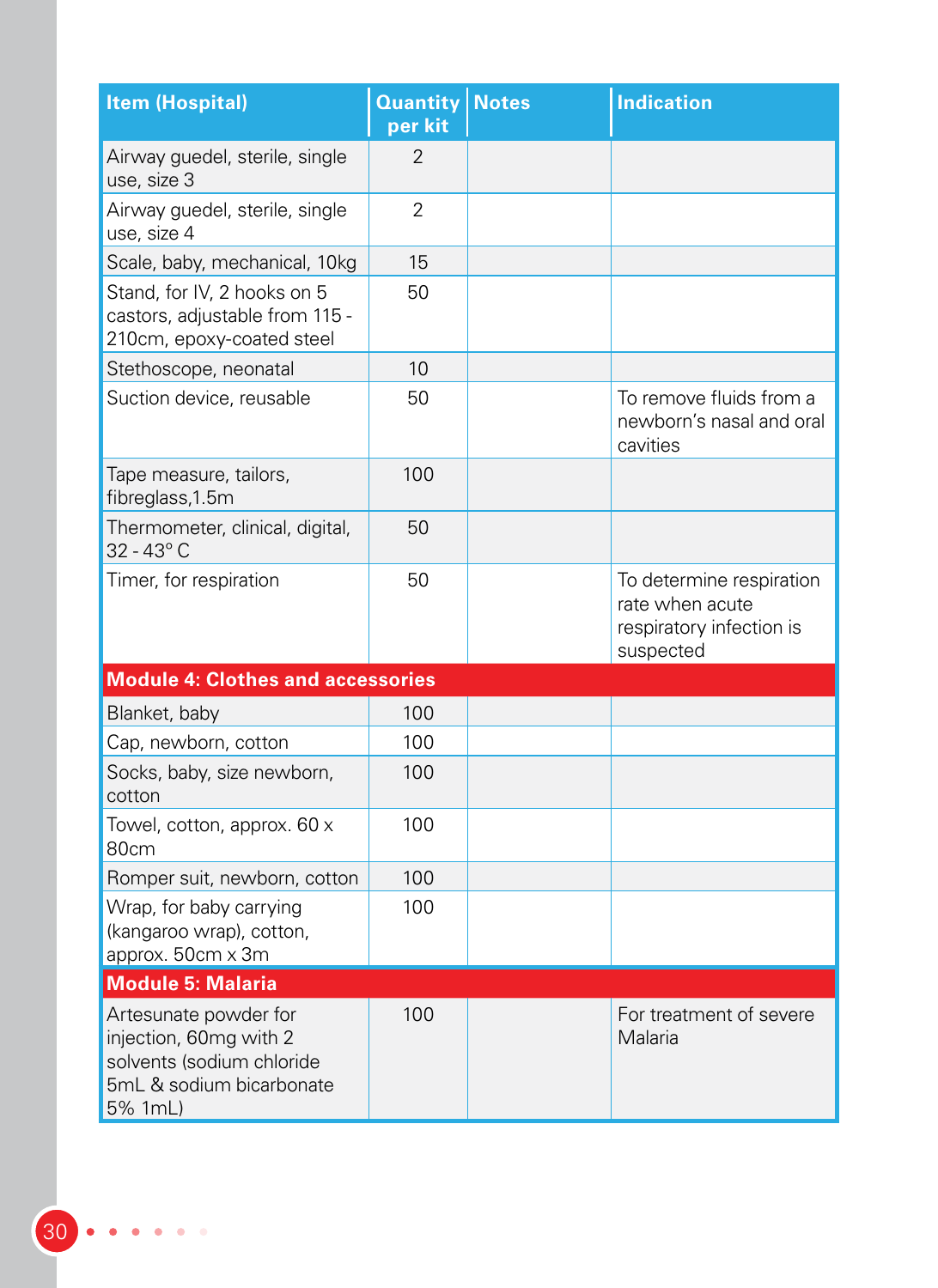| <b>Item (Hospital)</b>                                                                         | <b>Quantity   Notes</b><br>per kit |                                             | <b>Indication</b>                 |
|------------------------------------------------------------------------------------------------|------------------------------------|---------------------------------------------|-----------------------------------|
| Malaria rapid test (cassette),<br>detection P. falciparum, 25<br>determinations                | 6                                  | For a total<br>of 150<br>determinations     | For rapid diagnosis of<br>Malaria |
| Needle, disposable, 21 G,<br>sterile, box of 100                                               | 3                                  | 300 needles in<br>total                     |                                   |
| Syringe, hypodermic,<br>luer, 2-part, 5mL, sterile,<br>disposable                              | 300                                |                                             |                                   |
| <b>Resources</b>                                                                               |                                    |                                             |                                   |
| <b>Essential Care for Every Baby</b><br>Action Plan, Provider Guide.<br>AAP, 2014.             | 10                                 |                                             |                                   |
| Guidelines for the Treatment<br>of Malaria. Third edition<br>WHO, 2015.                        | 10                                 | Included with<br>the Malaria<br>Module only |                                   |
| Management of Severe<br>Malaria: A Practical Handbook.<br>Third edition. WHO, 2013.            | 10                                 | Included with<br>the Malaria<br>Module only |                                   |
| Pictograph Breastfeeding<br>support, for health workers                                        | 10                                 |                                             |                                   |
| Newborn Health in<br>Humanitarian Settings: Field<br>Guide, UNICEF/Save the<br>Children, 2018. | 10                                 |                                             |                                   |
| Pocket Book of Hospital Care<br>for Children. Second edition.<br>WHO, 2013.                    | 10                                 |                                             |                                   |

#### **Remarks**

Medicines, consumables, equipment, clothing and accessories and the malaria module can be ordered separately in different quantities.

Clothes or blankets for babies should be procured locally wherever possible. Locally procure reusable diapers. Local products are often less expensive and familiar to mothers and caregivers.

 $\blacktriangle$ 5

3 2 1

ш,  $\overline{M}$  $\boldsymbol{\omega}$ 

Hospital<br>Newborn Kit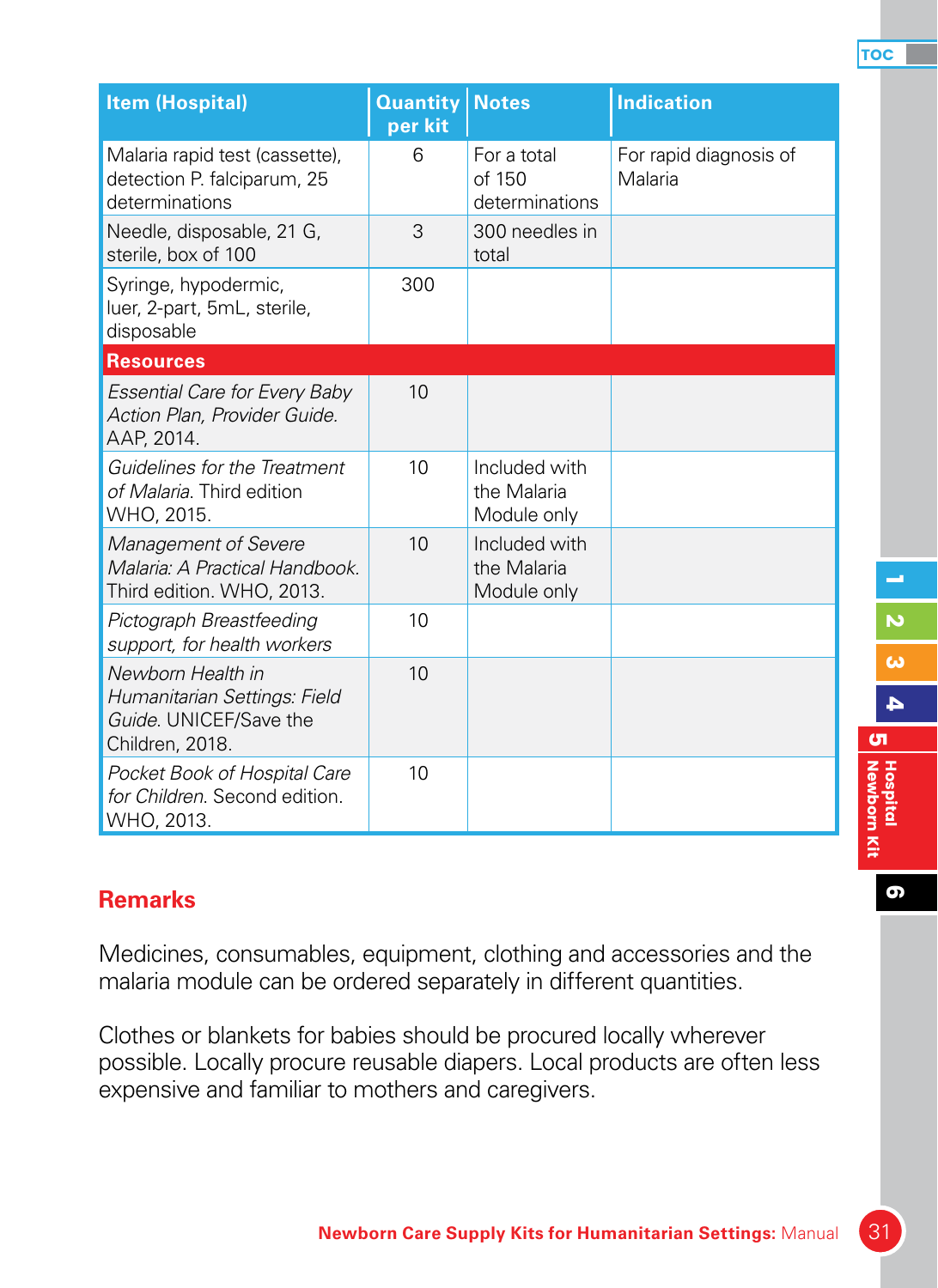### ANNEX A:

## Advanced Newborn Care

Advanced newborn care is difficult to establish in humanitarian crises situations but may be feasible in some settings. Adequate infrastructure as well as specialized, dedicated health workers are needed.

Items to be considered for advanced newborn care include:

- **1.** Caffeine citrate, sterile solution for IV injection
- **2.** Dexamethasone, injectable
- **3.** Surfactant
- **4.** Blades, for laryngoscope (0, 1)
- **5.** Infusion pump, with accessories
- **6.** Laryngoscope, neonate, set
- **7.** Tubes, capillary, for centrifuge
- **8.** Centrifuge, PCV
- **9.** CPAP, bubble or standard
- **10.** Incubator
- **11.**Photometer

These can be ordered from the UNICEF supply catalogue: [https://supply.](https://supply.unicef.org/) [unicef.org/](https://supply.unicef.org/) Only order items if the hospital is sufficiently equipped with a dedicated space for advanced neonatal care and skilled providers trained in advanced neonatal care.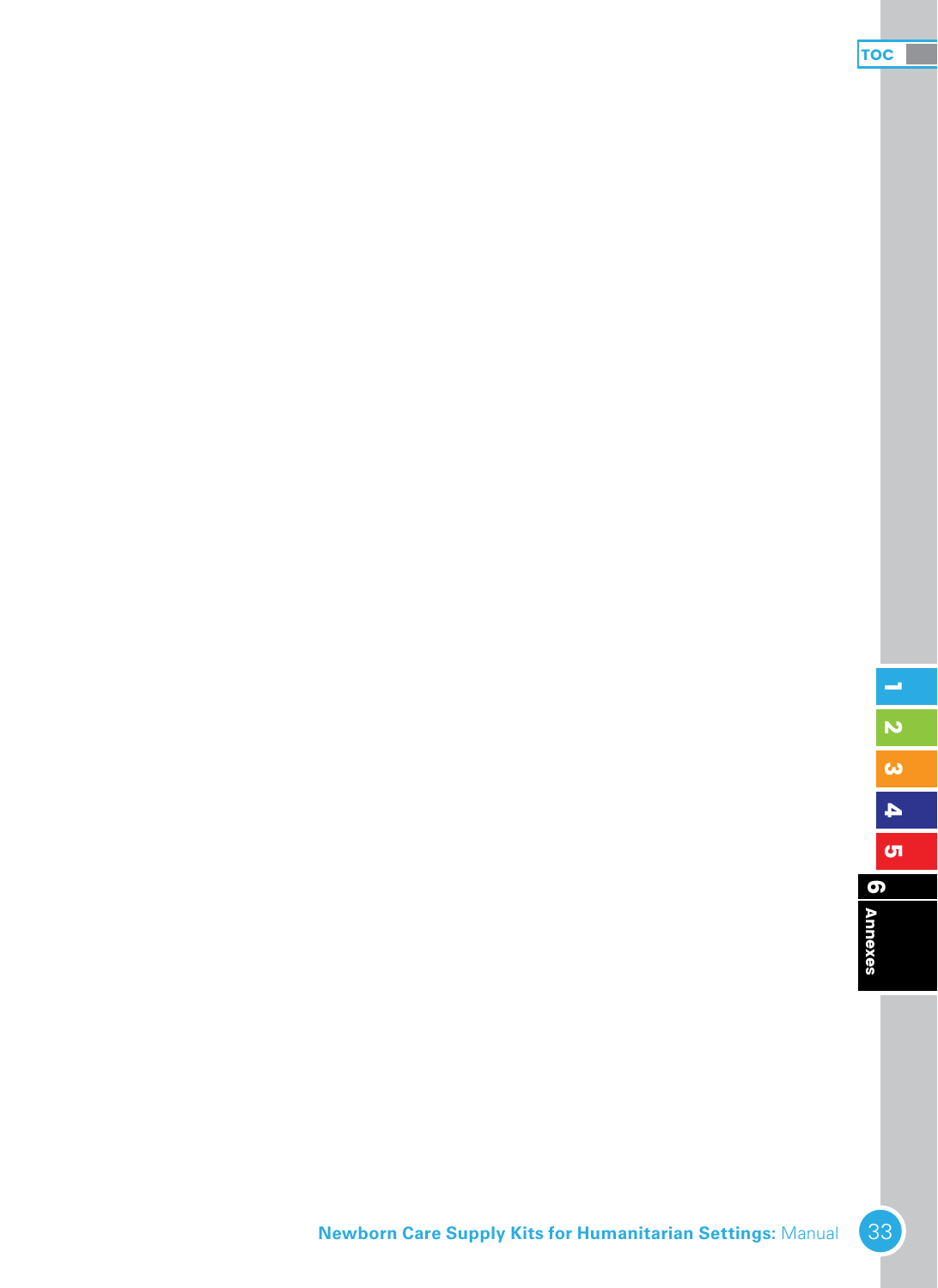#### ANNEX B:

## Sample Order for a Population of 20,000 People

#### **Overview**

- **1.** Number of affected people: 20,000
- **2.** Facilities: 1 primary health centre located nearby and 1 referral hospital 20 km away. Both are poorly equipped, and the hospital does not have dedicated space for advanced newborn care.
- **3.** Personnel: **Health centre has 1 medical doctor, 2** trained nurses, and has trained a number of community health workers. The hospital has doctors and nurses, but none are specialized in neonatal care.
- **4.** Observations: Not a malaria-endemic area. Clothes, blankets and accessories can be locally procured.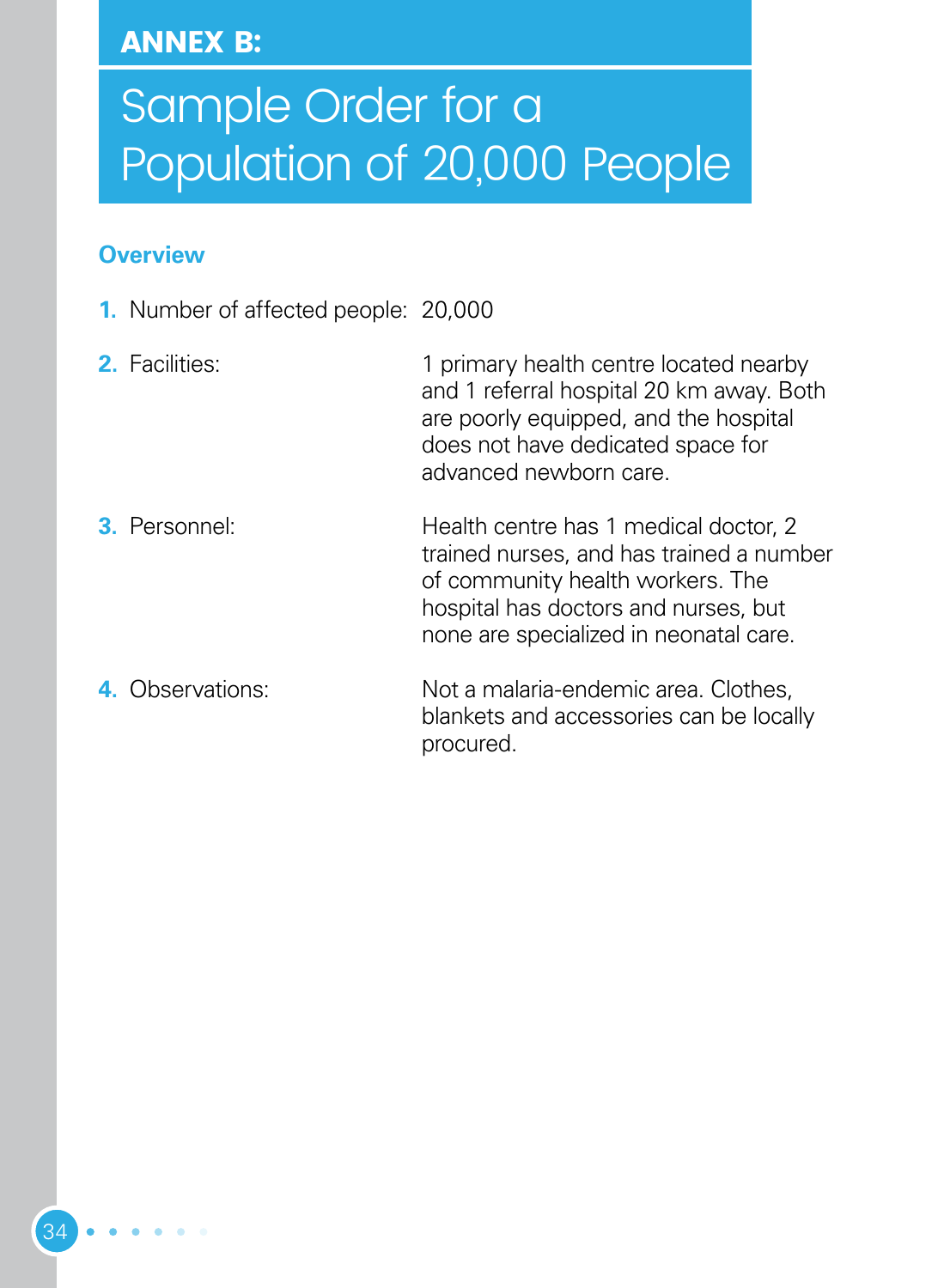#### **Order**

| <b>Item</b>                                       | <b>Quantity</b> |
|---------------------------------------------------|-----------------|
| <b>Community Newborn Kit</b>                      |                 |
| Part B: Community Health Worker Kit               | 2               |
| <b>Clinic/Primary Health Facility Newborn Kit</b> |                 |
| <b>Medicines</b>                                  | 1               |
| Consumables                                       |                 |
| Equipment                                         |                 |
| Clothing and accessories                          | 0               |
| Malaria Module                                    | U               |
| <b>Hospital Newborn Kit</b>                       |                 |
| <b>Medicines</b>                                  | 1               |
| Consumables                                       |                 |
| Equipment                                         | 1               |
| Clothing and accessories                          | O               |
| Malaria Module                                    |                 |

#### **Reminder**

The Community Newborn Kit (Part A and B) is sufficient for the estimated needs of 10,000 people for 3 months.

The Clinic/Primary Health Facility Newborn Kit is sufficient for the estimated needs of 30,000 people for 3 months.

The Hospital Newborn Kit is sufficient for the estimated needs of 150,000 people for 3 months.

Assess malaria endemicity and locally procure clothes and blankets where possible.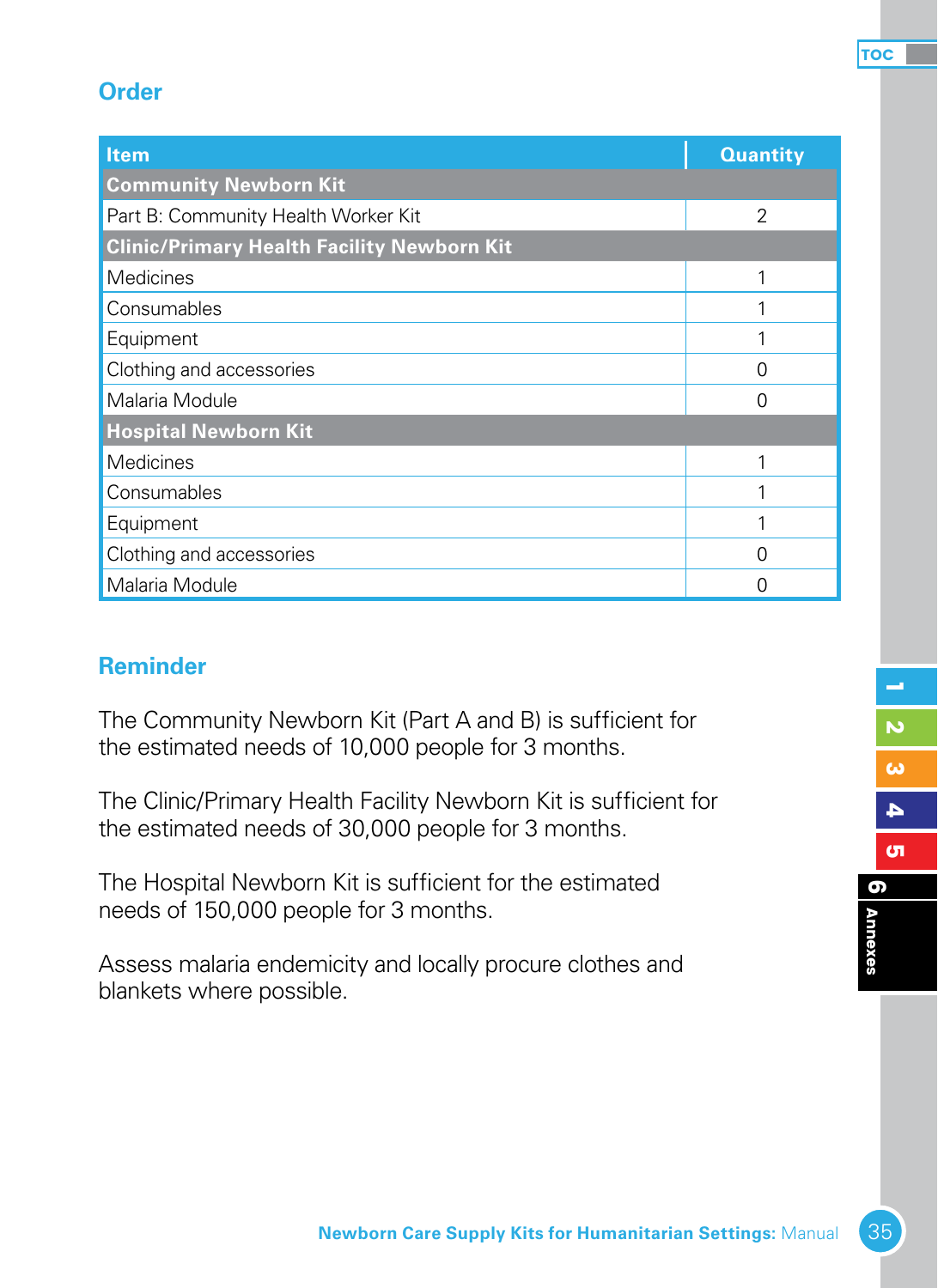### RESOURCES

#### **General**

- **•** Inter-agency Working Group on Reproductive Health in Crises*. Inter-agency Field Manual on Sexual and Reproductive Health in Humanitarian Settings*. IAWG, 2018. [www.iawg.net](http://www.iawg.net)
- **•** Inter-agency Working Group on Reproductive Health in Crises*. Inter-agency Reproductive Health Kits for Crisis Situations.* 6th edition. UNFPA, 2018. [www.unfpa.org](http://www.unfpa.org)
- **•** Inter-agency Working Group on Reproductive Health in Crises*. Newborn Health in Humanitarian Settings: Field Guide.* Save the Children/UNICEF, 2018. [www.iawg.net](http://www.iawg.net)
- **•** UNICEF. *Midwifery Kit.* UNICEF, 2016. [https://supply.unicef.org/](https://supply.unicef.org/s9902217.html) [s9902217.html](https://supply.unicef.org/s9902217.html) (under Medical Kits)
- **•** WHO. *Interagency Emergency Health Kit 2011: Medicines and Medical Devices Needed to Treat 10,000 people for Approximately 3 Months.* WHO, 2011. [www.who.int/medicines/publications/](http://www.who.int/medicines/publications/emergencyhealthkit2011/en/) [emergencyhealthkit2011/en/](http://www.who.int/medicines/publications/emergencyhealthkit2011/en/)
- **•** WHO. *Recommendations on Newborn Health. Guidelines Approved by the WHO Guidelines Review Committee.* WHO, 2017. [http://www.who.int/maternal\\_child\\_adolescent/documents/](http://www.who.int/maternal_child_adolescent/documents/newborn-health-recommendations/en/) [newborn-health-recommendations/en/](http://www.who.int/maternal_child_adolescent/documents/newborn-health-recommendations/en/)
- **•** WHO. *Pocket Book of Hospital Care for Children*. Second edition. WHO, 2013. [http://www.who.int/maternal\\_child\\_adolescent/](http://www.who.int/maternal_child_adolescent/documents/9241546700/en/) [documents/9241546700/en/](http://www.who.int/maternal_child_adolescent/documents/9241546700/en/)
- **•** WHO. *WHO Guideline on Syphilis Screening and Treatment for Pregnant Women.* WHO, 2017. [http://www.who.int/](http://www.who.int/reproductivehealth/publications/rtis/syphilis-ANC-screenandtreat-guidelines/en/) [reproductivehealth/publications/rtis/syphilis-ANC-screenandtreat](http://www.who.int/reproductivehealth/publications/rtis/syphilis-ANC-screenandtreat-guidelines/en/)[guidelines/en/](http://www.who.int/reproductivehealth/publications/rtis/syphilis-ANC-screenandtreat-guidelines/en/)
- **•** WHO. *WHO Recommendations on Antenatal Care for a Positive Pregnancy Experience.* WHO, 2016. [http://www.who.int/](http://www.who.int/reproductivehealth/publications/maternal_perinatal_health/anc-positive-pregnancy-experience/en/) [reproductivehealth/publications/maternal\\_perinatal\\_health/anc](http://www.who.int/reproductivehealth/publications/maternal_perinatal_health/anc-positive-pregnancy-experience/en/)[positive-pregnancy-experience/en/](http://www.who.int/reproductivehealth/publications/maternal_perinatal_health/anc-positive-pregnancy-experience/en/)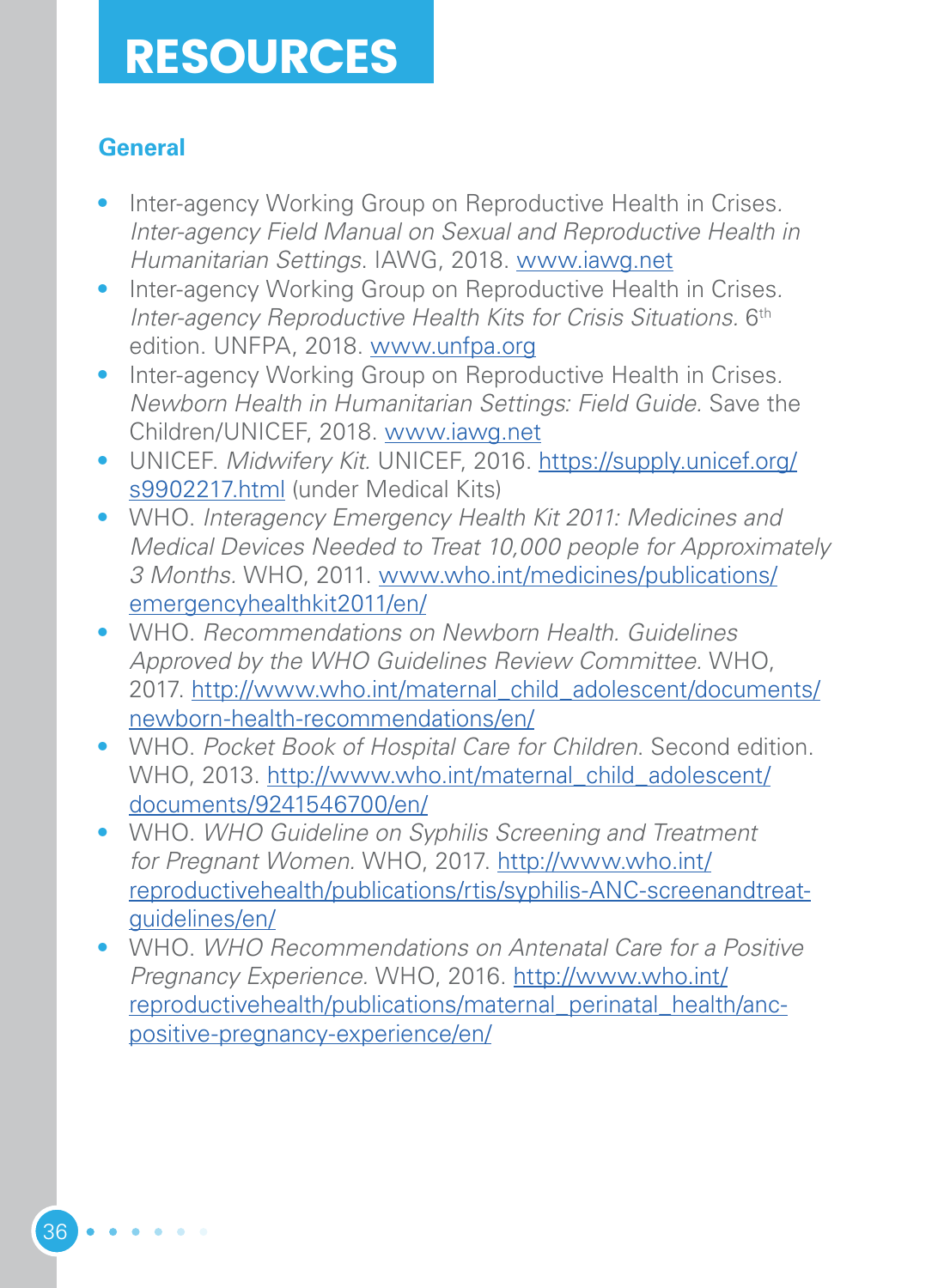#### **Pharmacy Management**

- **•** JSI/WHO. *Guidelines for the Storage of Essential Medicines and Other Health Commodities.* John Snow, Inc./DELIVER in collaboration with WHO, 2003. [http://apps.who.int/medicinedocs/](http://apps.who.int/medicinedocs/pdf/s4885e/s4885e.pdf) [pdf/s4885e/s4885e.pdf](http://apps.who.int/medicinedocs/pdf/s4885e/s4885e.pdf)
- **•** PATH. *Procurement Capacity Toolkit, Tools and Resources for Procurement of Reproductive Health Supplies.* PATH, 2009. [http://](http://www.path.org/publications/detail.php?i=1652) [www.path.org/publications/detail.php?i=1652](http://www.path.org/publications/detail.php?i=1652)
- **•** UNHCR. *UNHCR Drug Management Manual 2006. Policies, Guidelines, UNHCR List of Essential Drugs.* UNHCR, 2006. [http://](http://apps.who.int/medicinedocs/documents/s19720en/s19720en.pdf) [apps.who.int/medicinedocs/documents/s19720en/s19720en.pdf](http://apps.who.int/medicinedocs/documents/s19720en/s19720en.pdf)
- **•** USAID. *Logistics Handbook: A Practical Guide for Supply Chain Managers in Family Planning and Health Programs.* USAID/ DELIVER. 2009. [https://www.k4health.org/sites/default/files/](https://www.k4health.org/sites/default/files/The%20Logistics%20Handbook_JSI.pdf) [The%20Logistics%20Handbook\\_JSI.pdf](https://www.k4health.org/sites/default/files/The%20Logistics%20Handbook_JSI.pdf)

#### **Medicines**

- **•** UNHCR. *Essential Medicines and Medical Supplies Policy and Guidance 2013*. UNHCR, 2013. [www.unhcr.org/527baab09.html](http://www.unhcr.org/527baab09.html)
- **•** UNICEF, WHO. *Sources and Prices of Selected Medicines for Children*. UNICEF/WHO, April 2010. [https://www.unicef.org/](https://www.unicef.org/supply/files/SOURCES_AND_PRICES_2010(2).pdf) [supply/files/SOURCES\\_AND\\_PRICES\\_2010\(2\).pdf](https://www.unicef.org/supply/files/SOURCES_AND_PRICES_2010(2).pdf)
- **•** WHO. *Priority Life-saving Medicines for Women and Children 2012: Improving Health and Saving Lives by Ensuring access to Priority Medicines.* WHO, May 2012. [http://www.who.int/medicines/](http://www.who.int/medicines/publications/emp_mar2012.1/en/) [publications/emp\\_mar2012.1/en/](http://www.who.int/medicines/publications/emp_mar2012.1/en/)
- **•** WHO. *WHO Essential Medicines List Adults (18th edition) and Children (4th edition),* WHO, 2013. [www.who.int/medicines/](http://www.who.int/medicines/publications/essentialmedicines/en/) [publications/essentialmedicines/en/](http://www.who.int/medicines/publications/essentialmedicines/en/)